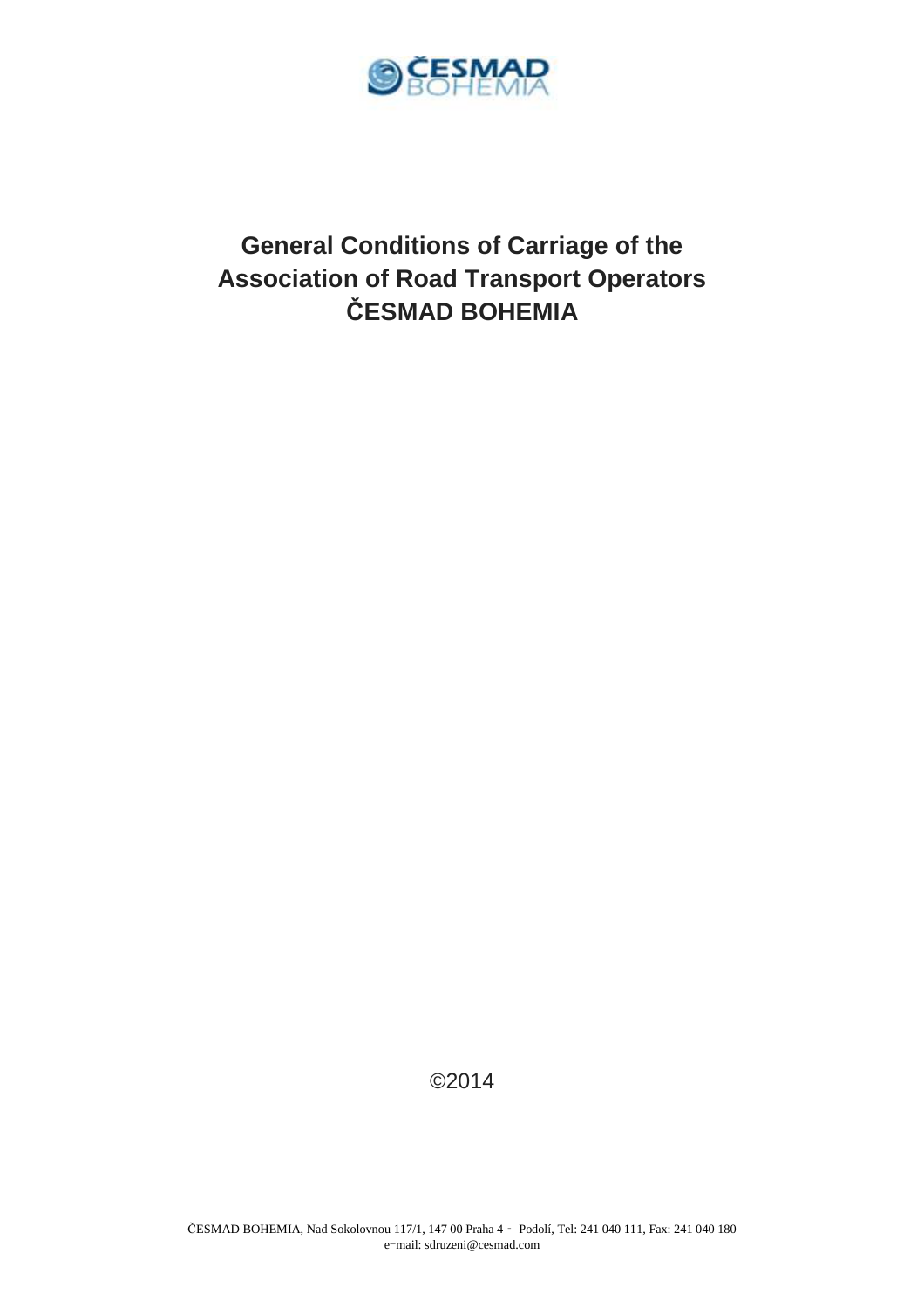

# § 1

General Conditions of Carriage of the Association of Road Transport Operators ČESMAD BOHEMIA (hereinafter referred to as the GCC ČESMAD BOHEMIA) are issued in accordance with § 1751, paragraph 3 of Act No. 89/2012 Coll. New Civil Code (hereinafter referred to as "NCC") as branch conditions governing in more detail the relation resulting from contracts of carriage concluded between entrepreneurs. GCC ČESMAD BOHEMIA govern in more detail the rights, obligations and responsibilities arising during the contract relations between persons involved in the carriage of goods for hire or reward carried by road vehicles, i.e. in road freight transport, because due to the fact that there is no road transport rules, it is considered appropriate to set in more detail the issues arising out of legal relations in national and international road freight transport.

 $§$  2

To transport shipments the carrier is obliged to only use vehicles capable of operating on roads that are in good technical condition, otherwise he is responsible for any damages that could arise due to the breach of this obligation. The carrier shall not be able to use the technical failure of the vehicle used for transportation in an attempt to absolve his responsibility.

# § 3

# **Basic terms**

1. The contract of carriage is a contract on the transportation of goods concluded in accordance with § 2555 NCC.

2. The carrier is a person who is committed under § 2555 NCC to transport goods for hire or reward in return for payment.

3. The contracting (responsible) carrier is the carrier that carries out his commitment to transport goods via another carrier under § 1935 NCC.

4. The actual (performing) carrier is the carrier which itself carries out the transportation of goods himself using a road vehicle.

5. If under a single contract of carriage the transportation is performed by several actual (performing) carriers, then each of them takes responsibility for the execution of the entire shipment, with each other carrier becoming the contracting party to this single contract of carriage by taking over the goods and the bill of lading.

6. The consignor is the person concluding the contract of carriage with the carrier under § 2555 NCC. The consignor is the person who is assigning the necessary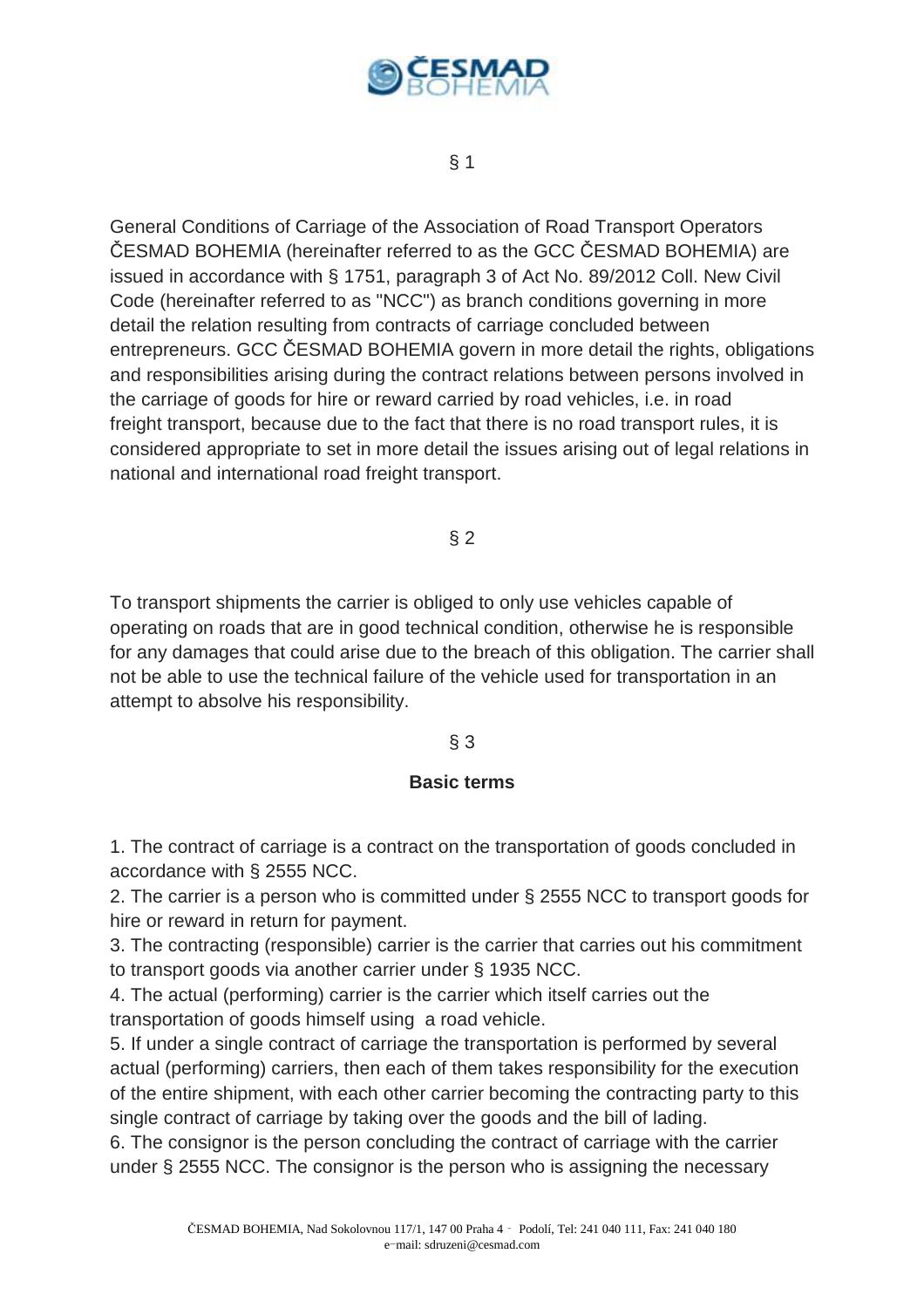

transport instructions to the carrier. The consignor is the person who delivers the shipment to the carrier. The consignor is responsible for loading and storing of the goods, unless stated otherwise in the contract of carriage. The consignor is listed in the bill of lading issued for the transport of the goods.

7. The shipper is the person who assigns the transport and who is the payer of the carriage charge to the carrier. In this case the shipper is subject to the contract of carriage. The shipper usually does not physically deliver the goods for transport to the carrier. The shipper is not usually mentioned in the bill of lading as the consignor. The shipper may be the consignee.

8. Authorized person is the person who has at a given time the right of disposal to the shipment or the exercise right based on the contract of carriage.

9. The price for transport by the carrier, i.e. for the implementation of transport of the consignment under conditions agreed under the contract of carriage, is called "carriage charge".

# § 4

1. The shipment/consignment means all goods, movables, animals, objects and substances that are as cargo consignment carried for hire or reward by any road means of transport (vehicle).<sup>1</sup>

2. Consignments are shipped as truck loads, unit loads or as additional loads.

3. Additional load is a consignment transported together with other consignments.

# $§ 5$

# **The origin and content of the contract of carriage**

Unless agreed otherwise by the contracting parties, the contract of carriage originates between the consignor and the carrier:

a) upon the adoption of the proposal on the conclusion of the contract of carriage the proposal is the order of transport according to § 6,

b) if it has not originated according to point a), then through the acceptance of the consignment for transport by the carrier from the consignor according to the transport document.

# § 6 **Transport order**

1. The consignor can order transport in writing, electronically or verbally. The carrier confirms the receipt of the order in writing, electronically or verbally. If the consignor asks for a written confirmation of receipt of the transport order, the carrier is obliged

 $1$  Regulation No. 341/2002 Coll.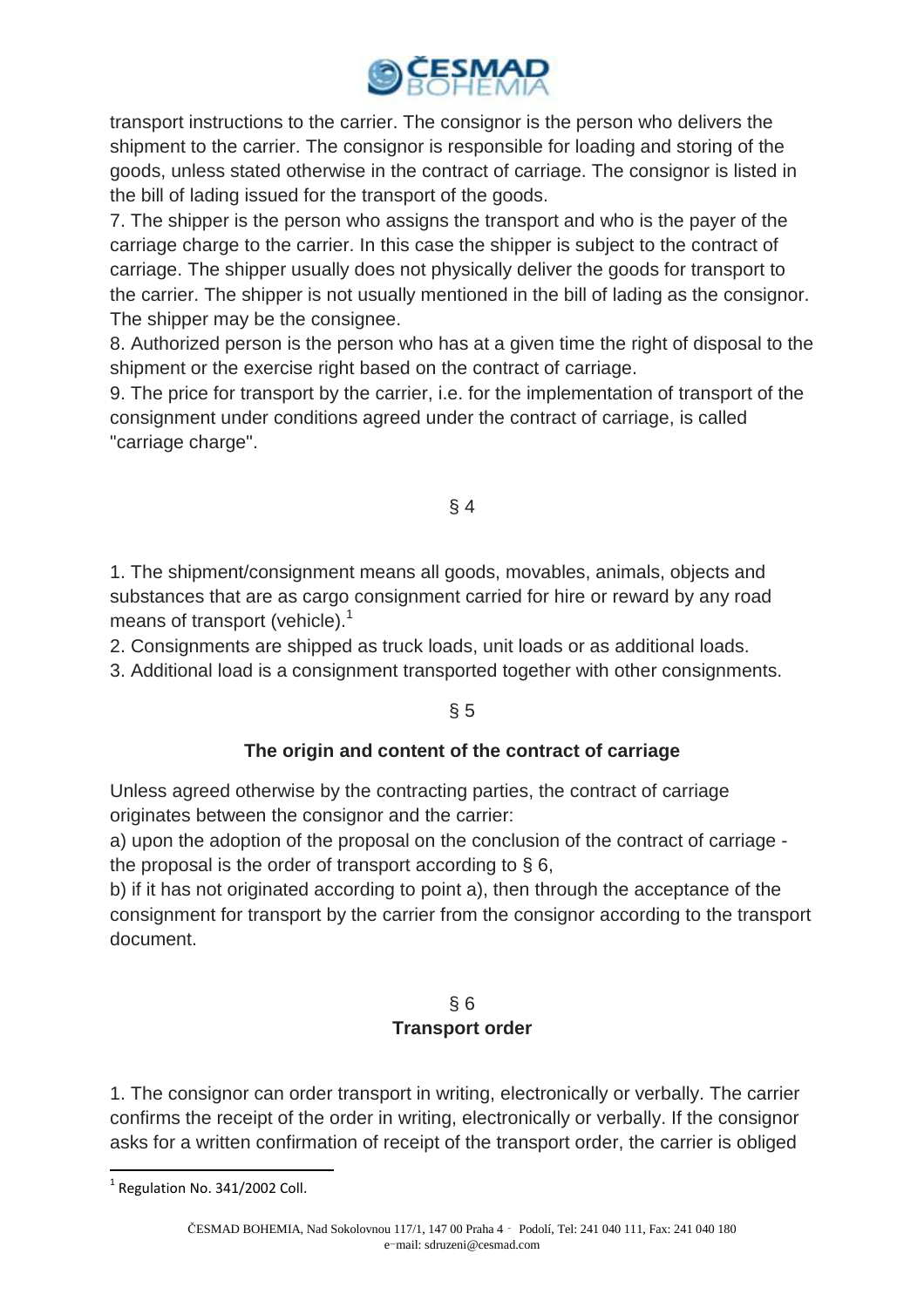

to comply. The written confirmation can also be in form of an electronic communication, which is considered by law as a written act.

2. The written transport order contains data necessary to perform and bill the transport, in particular:

a) the name, address, identification number, tax identification number, or phone number of the consignor, e-mail,

b) the address of the place of loading, if another person delivers the consignment for transport on behalf of the consignor, then also their name and address, or phone number,

c) the address of the place of unloading, the name and address of the consignee, or phone number,

d) in case of easily perishable shipment, the order must include instructions in case the consignee refuses to accept it,

e) description of the consignment, i.e. the usual naming of its contents and packaging, or its markings according to technical or other standards, product listings, catalogs, etc.,

f) if required due to the nature of the shipment, the order must state that it requires special handling during loading, transport and unloading,

g) the number of packages or the number of their packaging, transport units, pallets, etc.,

h) the total weight of the shipment and in case of a bulky shipment or longer than 3 m also the dimension of the individual pieces,

i) special cultural or artistic value of the shipment,

j) the required delivery time of the shipment,

k) possible ban on the deployment of other carriers or making their involvement contingent on the consent of the consignor or the shipper,

l) the nature and extent of damage of the shipment, if an already damaged consignment is submitted for transport (e.g. being sent for repair),

m) type of vehicle required for transportation or requirement on a specially equipped vehicle or the value of the transported consignment,

n) an indication that a used machine or equipment is being transported,

o) the required date and time of loading.

# § 7

1. The carrier carries out the transport with professional care under the concluded contract of carriage and the consignor's data on the nature of the consignment. The consignor is obliged to inform the carrier already during the negotiation of the contract of carriage about the nature of the consignment, so that the transport can be carried out with professional care. The consignor shall, in particular, indicate such shipment data, which are important for arranging the transportation in an appropriate safety mode.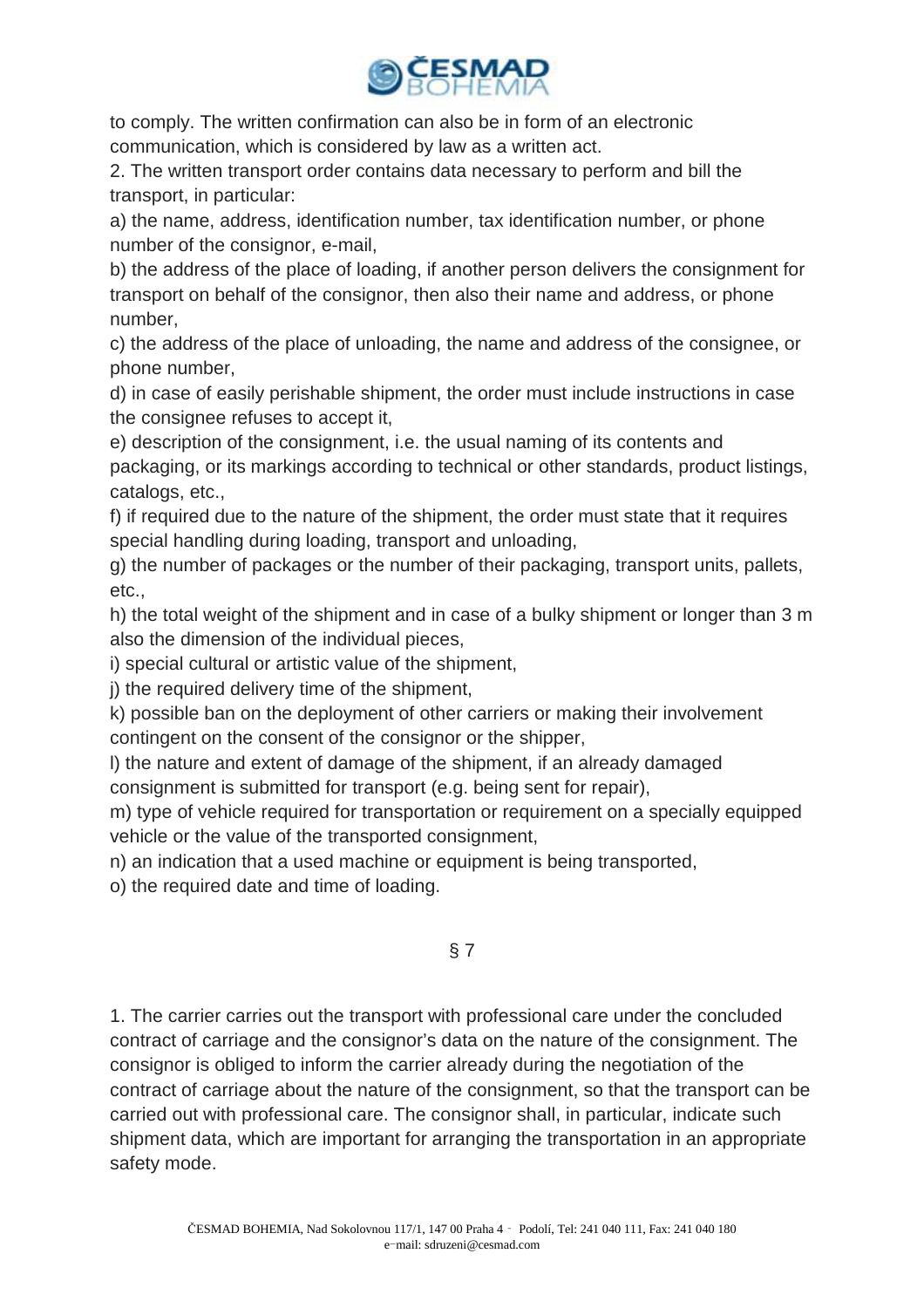

2. The carrier offers and arranges the transportation under standard conditions of carriage, when the transport is carried out using the agreed type of road vehicle with one driver who during the carriage observes security breaks and parks the vehicle in public parking lots designated for parking the given type of vehicle with regard to the characteristics of the load. Standard conditions of carriage are only suitable for the transportation of safe consignments that are not at risk from theft, and for shorter distances because the cost of transport is based on only a single-member crew, which cannot guarantee continuous monitoring of the vehicle with the shipment.

3. The consignor is obliged to inform the carrier that the consignment in view of its nature or value is considered as sensitive and the contract of carriage must be arranged under heightened security conditions. The carrier carries out the transport under increased safety conditions using the agreed type of vehicle, with the agreed safety devices in the vehicle, and with a two-man crew. During the transportation of shipment under increased security measures the vehicles can be occupied by two drivers who can manage longer transport distance with shorter security breaks, but even with two drivers in the vehicle there must be security breaks when both drivers have a duty to exercise safety breaks and the vehicle with the load is parked in a public parking lot designated for parking the given type of vehicle with regard to the characteristics of the load.

4. Guarded parking lots where the parking lot operator is responsible for the parked vehicles, including cargo, are not sufficiently available, and the carrier never guarantees the use of guarded parking lots. If the consignor requires the use of certain parking lots during shipment, he is obliged to secure parking space in those parking lots for the carrier and shall identify such parking lots for the entire transport route, so that the carrier could use them in compliance with all safety regulations for road traffic. The consignor must provide the list of parking lots to the carrier at loading and must include it in the bill of lading, otherwise the consignor's instructions for the carrier are not valid and the carrier is entitled to use parking lots available at the usual transport route.

5. The carrier carriers out the transportation of the shipment based on the contract of carriage, which does not include accompaniment of the vehicle with the shipment. If the nature and sensitivity of the consignment is so high that continuous monitoring of the shipment is required for the safety of the shipment, the consignor shall then provide escort of the shipment himself or through a professional forwarding company or order this service with the carrier.

# § 8

#### **Transport document**

1.The shipping deed as the transportation document accompanies the shipment until its delivery to the consignee. The consignor is required to submit a duly completed shipping deed to the carrier. The shipping deed is submitted to the carrier at the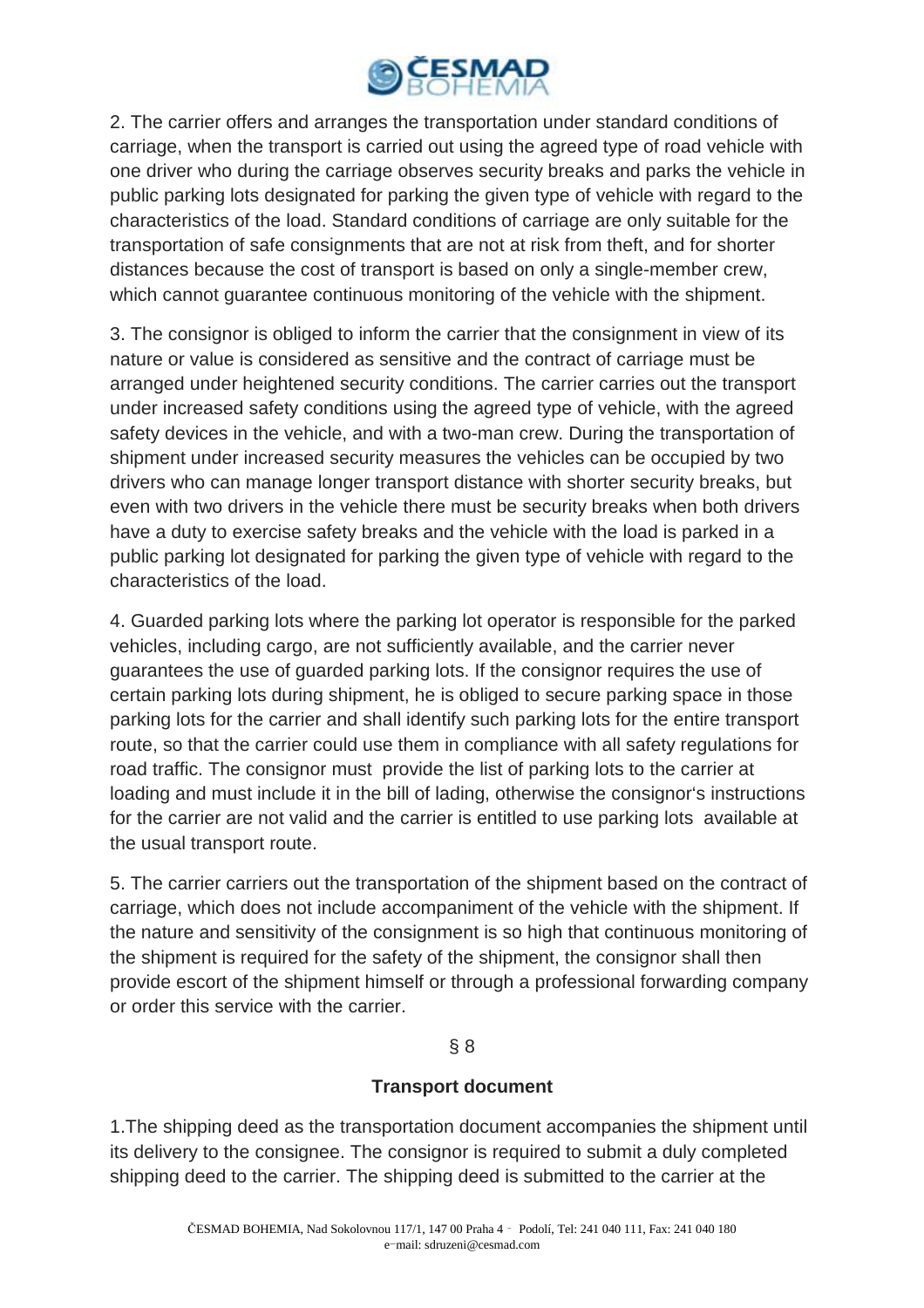

same time as the shipment unless some other type of arrangement is set for some types of transport.

2. The bill of lading is not a transport document. The bill of lading – under provisions of § 2572 et seq. NCC (i.e. securities, negotiable papers) is not used in the road freight transport. These conditions do not affect the bill of lading arrangement.

3. The transport document usually means the bill of lading. The transport document shall contain the following information:

a) the place and date of issue,

b) the name and address of the consignor,

c) the name and address of the carrier,

d) the place, date and time of receipt of the shipment and the estimated location, date and time of its delivery,

e) the name and address of the consignee, or the address where you want the carrier to report,

f) the usual markings of the type of shipment and the type of its packaging , in case of dangerous goods also their specified markings, or other generally recognized marking,

g) quantity, markings and numbers of individual pieces of the shipment,

h) the gross weight of the consignment or its submitted amount specified otherwise,

i) the amount payable by the consignee in case the consignment is delivered as Cash on Delivery,

j) instructions for customs and other formal proceedings regarding the delivery of the shipment if so prescribed by legal regulations,

k) agreement on transportation in an open vehicle uncovered by tarp,

l) the carrier's confirmation of receipt of the shipment,

m) the value of the shipment, if a higher compensation duty is required of the carrier than set in § 39 paragraph 2 of these Conditions.

4. The transport document may include some additional data, if the participants of the contract of carriage consider them useful (e.g. costs against the consignment, agreed carriage charge, including other costs, as well as the record of the carriage charge payment).

5. The transport document is issued in at least three copies. They are copies that are signed by the consignor and the carrier. The carbon copies of handwritten signatures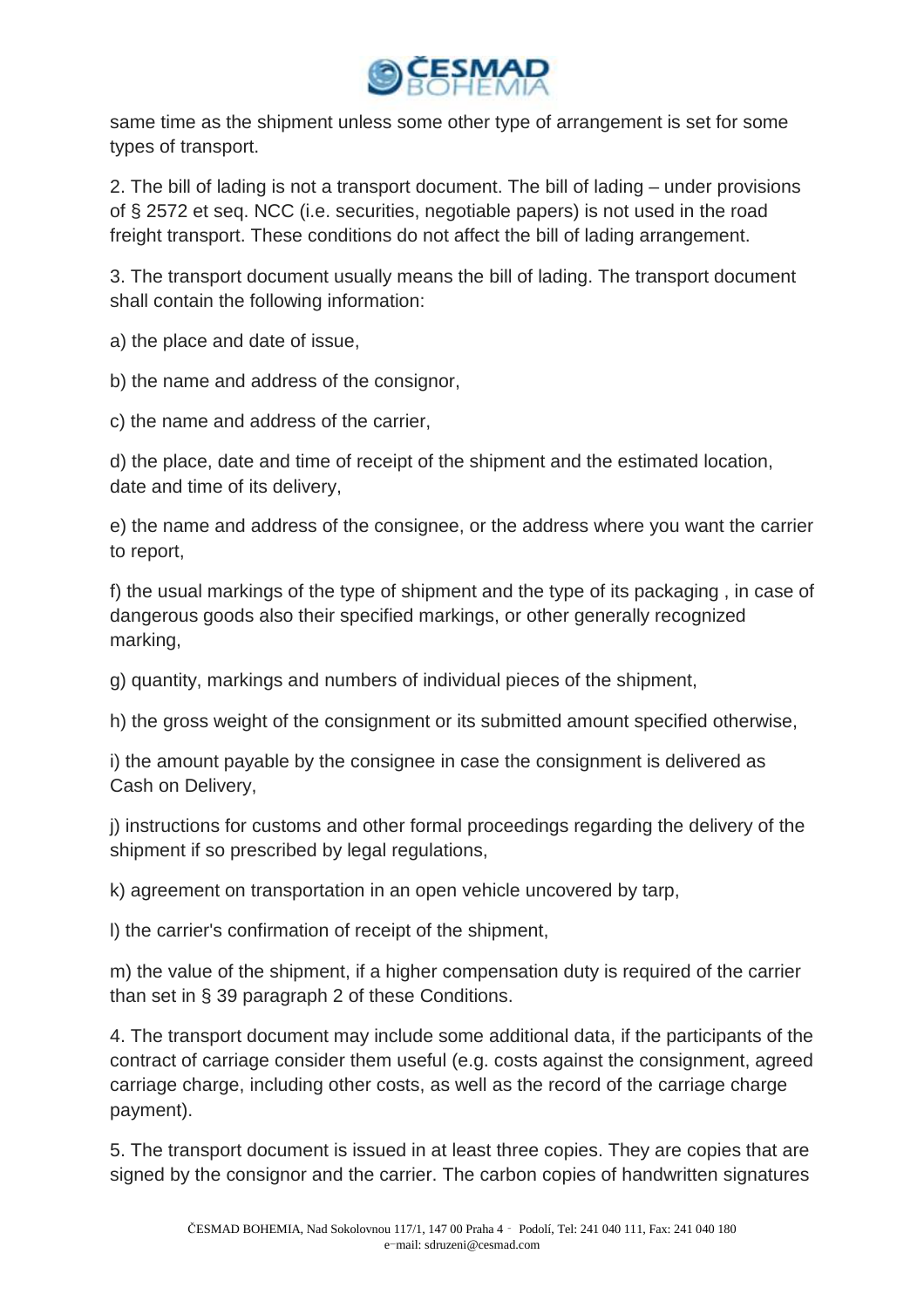

are considered sufficient if stamped. One copy of the transport document is for the consignor, the other is for the consignee and one copy will be received by the carrier.

6. If further in these Conditions the term bill of lading is used, then it should be perceived as the transport document.

§ 9

# **Hazardous shipments**

1. Transport of hazardous shipments is subject to legislation governing their classification and conditions of their transportation. $2$ 

2. The carrier may not accept for transport hazardous shipment, of which he is aware that it contains things, substances and objects the transport of which is not set in accordance with the preceding paragraph or the transport of which is prohibited.

3. If dangerous goods, substances and objects are to be transported as consignment, then the consignor has an obligation to communicate to the carrier in time and in writing or in otherwise legible and unambiguous form the accurate markings of danger and type of dangerous goods, substances or objects, as well as the required safety measures that must be observed in case of such shipment. The consignor is liable to the carrier for any damage caused to the carrier due to the fact that the data on the hazardous nature of the consignment was not correct or complete.

4. In case the carrier discovers after accepting a dangerous shipment that a shipment has been accepted for transport and the carrier does not known the hazards or the type of the hazardous thing, substance or object, or some of it has not been communicated to him, he is obliged to unload such shipment, store, transport back or return to the consignor and the consignor is obliged to take it back. If the carrier discovers this insufficiency only during the transportation, he will stop the transport and immediately request the appropriate instructions from the consignor. For this reason, the carrier may request from the consignor reimbursement of necessary expenses incurred with such carriage, which the consignor is obliged to pay.

§ 10

If the carrier discovers after taking a dangerous shipment that a shipment has been received the transportation of which is prohibited by relevant regulations or the carrier does not known the hazard or the type of the hazardous goods, substances or objects, which may result in damage or serious breach of the conditions of carriage of hazardous shipments, he shall inform both the nearest CR Police or the nearest part of the CR Rescue System - in this case the carrier may dispose of the shipment only with their consent. If required, the carrier may destroy the shipment or render it

 $\overline{\phantom{a}}$ 

 $^{2}$ provisions of § 22 paragraph 1 of Act No. 111/1994 Coll. on road transport, as amended, and Decree No. 64/1987 Coll. concerning the international carriage of dangerous goods (ADR Convention), as amended.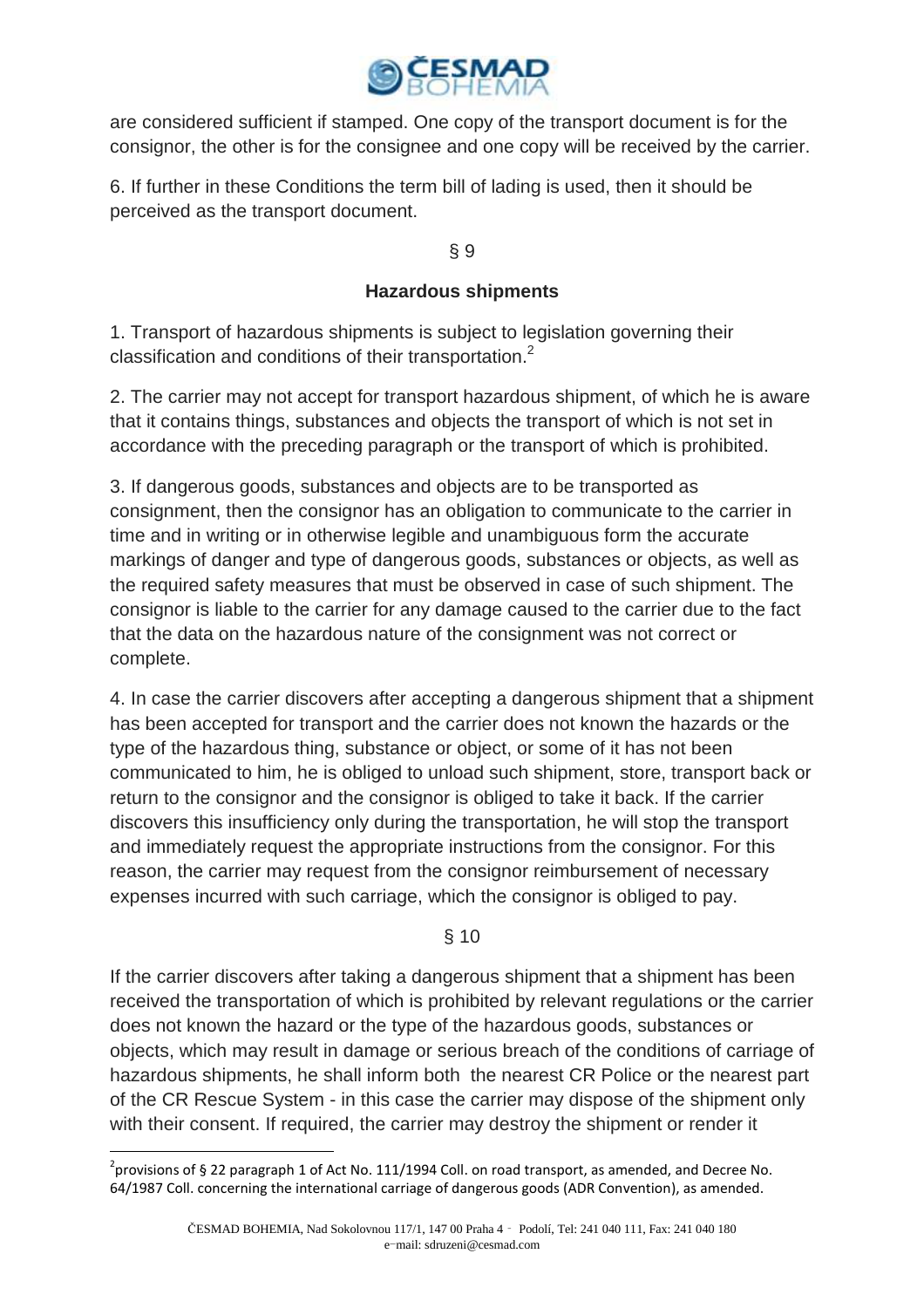

harmless without being obliged to compensate the consignor for such incurred damage to, but must proceed at its disposal in accordance with the CR legislation.

# § 11

# **Packaging and marking of shipments**

1. If required by the nature of the shipment, the consignor shall pack the shipment so as to protect it from damage, destruction or loss during transportation, and also so that in connection with its transport the carrier does not incur damage to the vehicle.

2. The carrier does not check if the shipment by its nature requires packaging, or if the packaging used is proper or sufficient. The consignor is responsible for any damage incurred during the transportation due to faulty or insufficient packaging.

3. The consignor is obliged to ensure that the packaging of the shipment or the individual packages of the shipment are of the right dimension, construction and strength to allow their use in road transport with regard to normal risks of transportation.

4. Unless stipulated otherwise herein, the consignor shall mark the consignment or its individual pieces, if so stipulated by the contract of carriage or it is desirable to facilitate the handling of the consignment or to avoid confusion. The marking of shipments containing hazardous things, substances or objects is subject to special regulations.

5. If the nature of the consignment requires special handling during loading, transport and unloading or requires storing in a certain position, the consignor shall mark the consignment or its part with a handling label designating the shipping packaging in accordance with relevant standards.

6. The consignor must also mark each consignment unit with the name and address of the consignee.

# § 12

# **Loading and unloading of the consignment**

1. If the contract of carriage does not stipulate otherwise, the consignor is obliged to load the shipment onto the vehicle. The consignor, who knows the nature of the goods, is responsible for arranging the packaging, storage and loading of the shipment onto the loading area of the vehicle so that, with regard to the nature and characteristics of the consignment, it shall not be damaged taking into account the normal risks of transport, or to prevent damage to the vehicle by the shipment.

2. The consignor is required to allow the carrier to be present at the loading of the shipment, so that the carrier could perform record checking of the shipment, including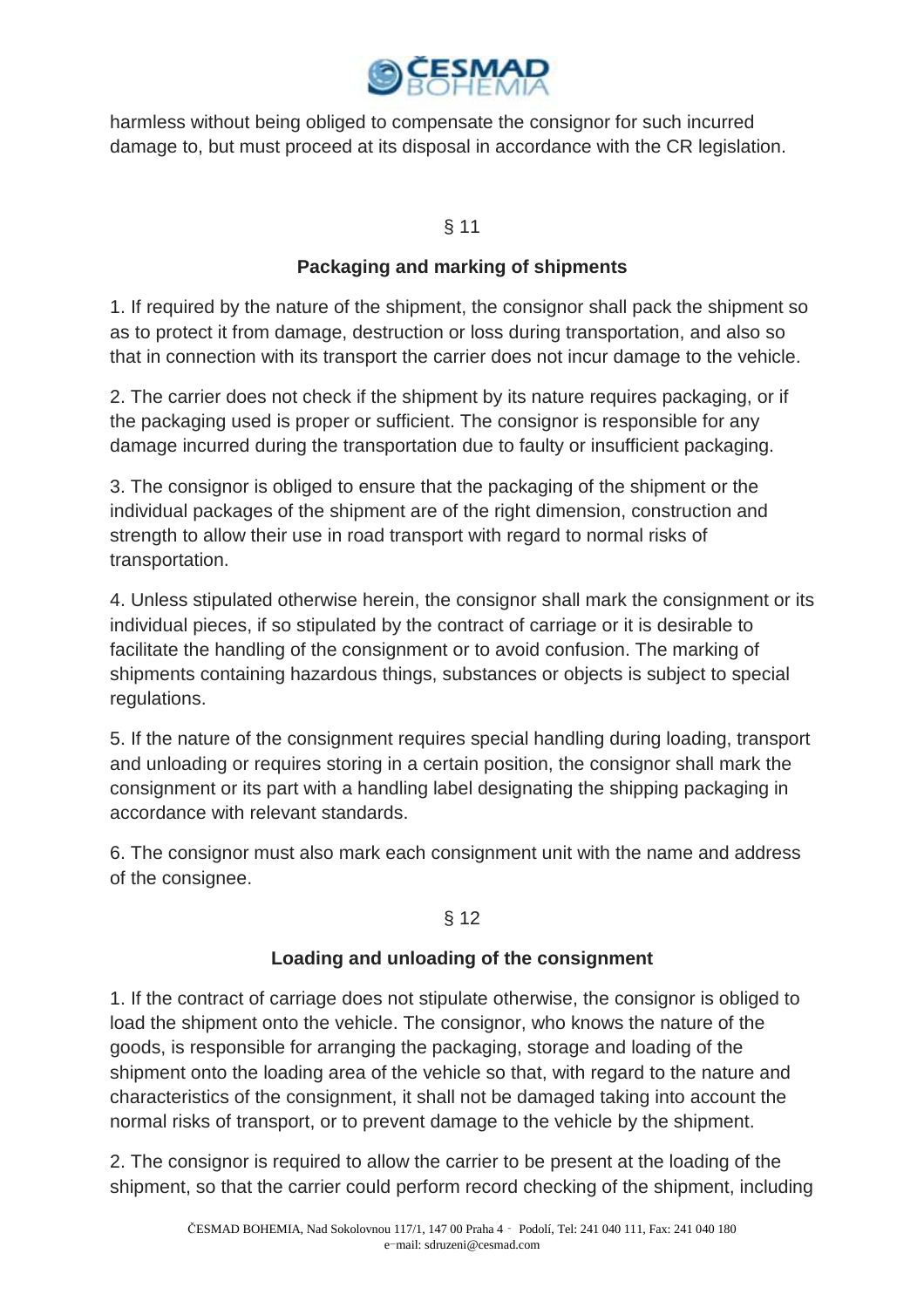

the apparent condition of the shipment, its loading and attachment to the vehicle, unless the carrier's presence is not excluded by the operational and technical conditions of loading of the consignment.

3. The carrier is not obliged to secure the loading area of the vehicle with a seal. However, if the consignor requires the seal on the vehicle to be able ti control the access to the loading area of the vehicle, the carrier must allow the consignor to place the seal on the vehicle, if it is a truck load transport.

4. If the contract of carriage does not stipulate otherwise, the consignee is obliged to unload the consignment from the carrier's vehicle in the presence of the carrier. The consignee takes over the shipment from the carrier at the point of delivery of the vehicle for unloading that allows the consignee to unload the shipment from the loading area of the vehicle. At this point the consignee also performs the record checking of the consignment in the presence of the carrier.

5. If the loading area of the vehicle was secured with the consignor's seal during loading, the consignee is required to check its integrity before unloading. The condition of the consignor's seal will then be recorded in the bill of lading. If the consignor's seal is found intact by the consignee, then until proven otherwise, the shipment is considered delivered to the consignee in the same quantity as it was delivered to the carrier for transport.

#### § 13

#### **Demurrage**

1.For the time of waiting for loading or unloading of the shipment, unless there is a different agreement of the parties setting the adequate duration of these operations, the carrier cannot require special compensation, if these activities last for a reasonable period of time with respect to their way of execution and the nature of the consignment.

2. If the carrier under a contractual agreement is waiting for the shipment and the time of loading and unloading exceeds a reasonable period of time, and this delay cannot be attributed to his scope of responsibility, then the carrier is entitled to compensation for damage. This compensation is called demurrage.

3. In the contract of carriage the consignor and the carrier may agree on a flat rate of demurrage and on the conditions under which the carrier is entitled to this demurrage. However, the amount of demurrage shall not be evidently disproportionate in regard to the damage that the carrier could incur as a result of the delay, otherwise the arrangement of the flat-rate demurrage is invalid.

4. If the demurrage arrangement between the consignor and the carrier is not valid or was not agreed, the carrier can require demurrage in the amount of the incurred damage from the consignor.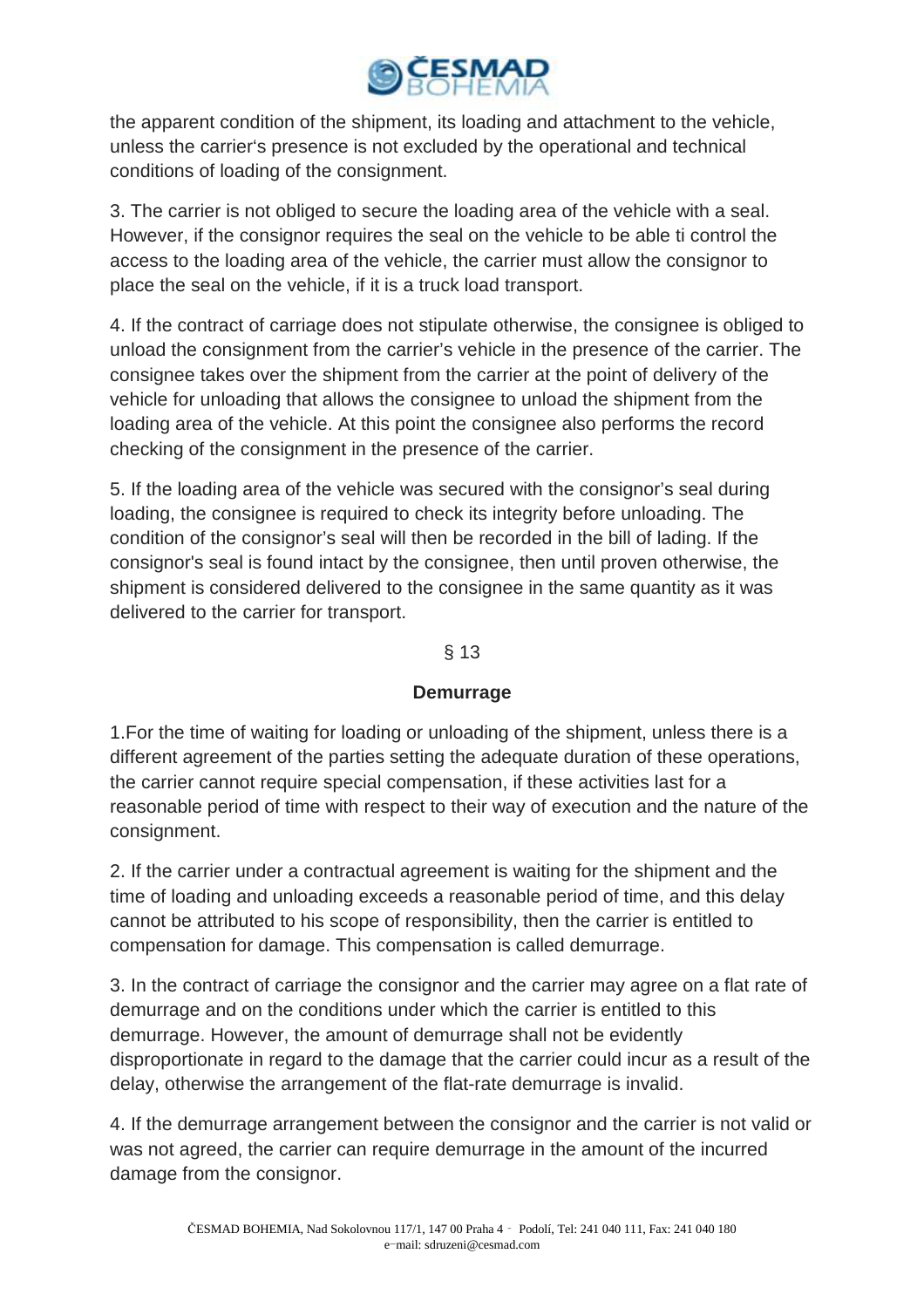

§ 14

#### **Documents accompanying the transport**

1. The consignor is obliged to provide the carrier with all the necessary deeds and documents and give him the appropriate instructions which are required for official and other administrative proceedings - and especially for customs clearance – before the delivery of the shipment.

2. The carrier is liable for damage that is caused by damage, destruction or loss of the documents provided to the carrier by the consignor, or by an improper use of the documents, unless the damage, destruction, loss or improper use of the documents had been caused by circumstances which the carrier could not avoid and the consequences of which he could not avert. However, his compensation duty is limited to the financial amount that would have to be paid for the loss of the entire shipment.

3. The carrier is not obliged to follow the instructions of the consignor if these instructions are not given in accordance with the legislation or if they circumvent legislation. The carrier is obliged to follow the instructions of the consignor in regard the handling of shipping documents or documents attached thereto only if these instructions do not compromise the credibility and relevance of the shipping documents.

§ 15

# **Ordering transport**

1.The carrier must confirm in writing the written order only if the consignor so requires.

2. If the order does not contain the information specified in § 5 and if the order is confirmed by the carrier verbally or in writing, then it does not invalidate the contract of carriage. Whoever made such a transport order, however, is responsible to the carrier for damages caused by an incomplete order. Similarly, whoever provided inaccurate or false information has the obligation to pay compensation for damages to the carrier. The carrier is not entitled to compensation for such damage, if the incomplete, inaccurate or false data in the order had to be obvious to the carrier.

3. The arrangement on contractual penalties, indemnities or other provisions that favor one of the parties to the contract of carriage must be concluded directly in the contract of carriage and only in writing, otherwise the other party may argue the invalidity of such arrangements.

# § 16

# **Framework contract of carriage**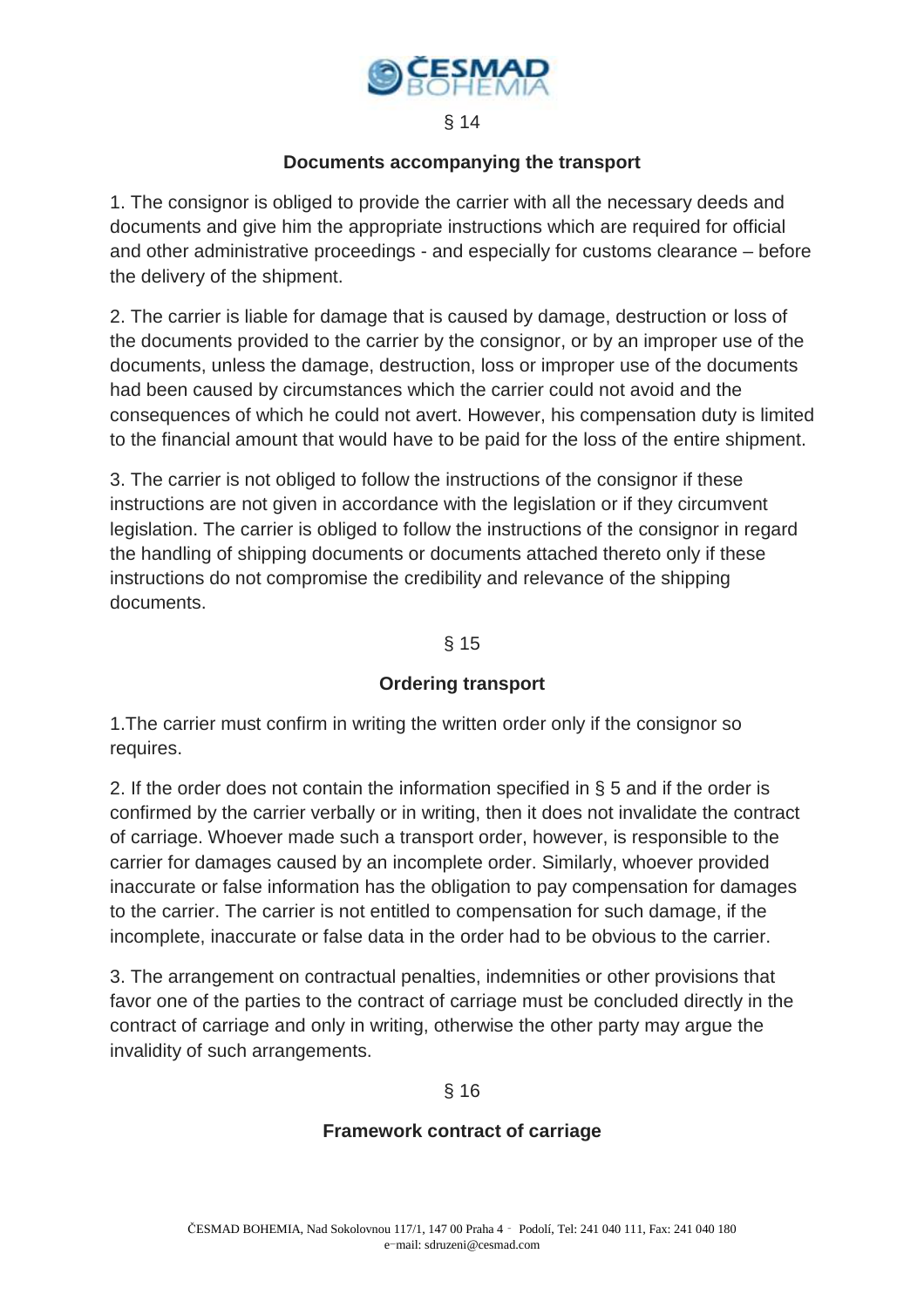

If the consignor and the carrier are to conclude several contracts of carriage for the transport of similar goods, the consignor and the carrier may conclude a framework contract where they agree on a different content of the transport order and the way of concluding contracts than set by § 5 and § 6 of these Conditions. However, this option does not relieve the consignor or the carrier of their liability for failure to comply with § 5 and § 6 in the implementation of individual shipments on the basis of the framework agreement and the agreed content of the transport order.

§ 17

# **Responsibility for records in the transport document**

The consignor is responsible for the accuracy and completeness of records, which are entered in the transport document. The consignor bears responsibility also for the information in the transport document if made by the carrier. However, if the contract of carriage or the legislation give the carrier the obligation to complete the transport document, then the responsibility for its completing falls on the carrier.

§ 18

# **Burden of evidence of the transport document**

1.The bill of lading signed by both parties, i.e. the consignor and the carrier, is used, unless proven otherwise, as evidence of the existence and content of the contract of carriage, as well as of the receipt of acceptance of the shipment by the carrier.

2. The bill of lading signed by the parties further establishes a presumption that when received by the carrier the shipment and its packaging were apparently in good condition and that the number of packages, their markings and numbers correspond to those in the bill of lading. However, the bill of lading does not establish this presumption if the carrier enters his reservation into the bill of lading. The reservation must be written in the bill of lading in writing and express clearly the carrier's objections. The carrier's reservation can also be justified by the fact that carriers did not have available any adequate means to verify the correctness of the information contained in the bill of lading. If the consignor signed the bill of lading, then it is considered that he agrees with the stated objection. Otherwise, the consignor can communicate to the carrier his objections to the reservation, and if they do not agree, then both parties can withdraw from the contract of carriage.

3. If the weight of the shipment had been reviewed and the result of this review was stated in the bill of lading signed by both parties, then it also justifies the presumption that the weight of the consignment agrees with the information in the bill of lading. The carrier is obliged to check the weight of the shipment, if the consignor requests it and if the carrier has adequate means for such a check; the carrier then is entitled to reimbursement of expenses associated with the checking. The carrier is entitled to reimbursement of costs and damages arising from incorrect/erroneous indication of the weight of the shipment.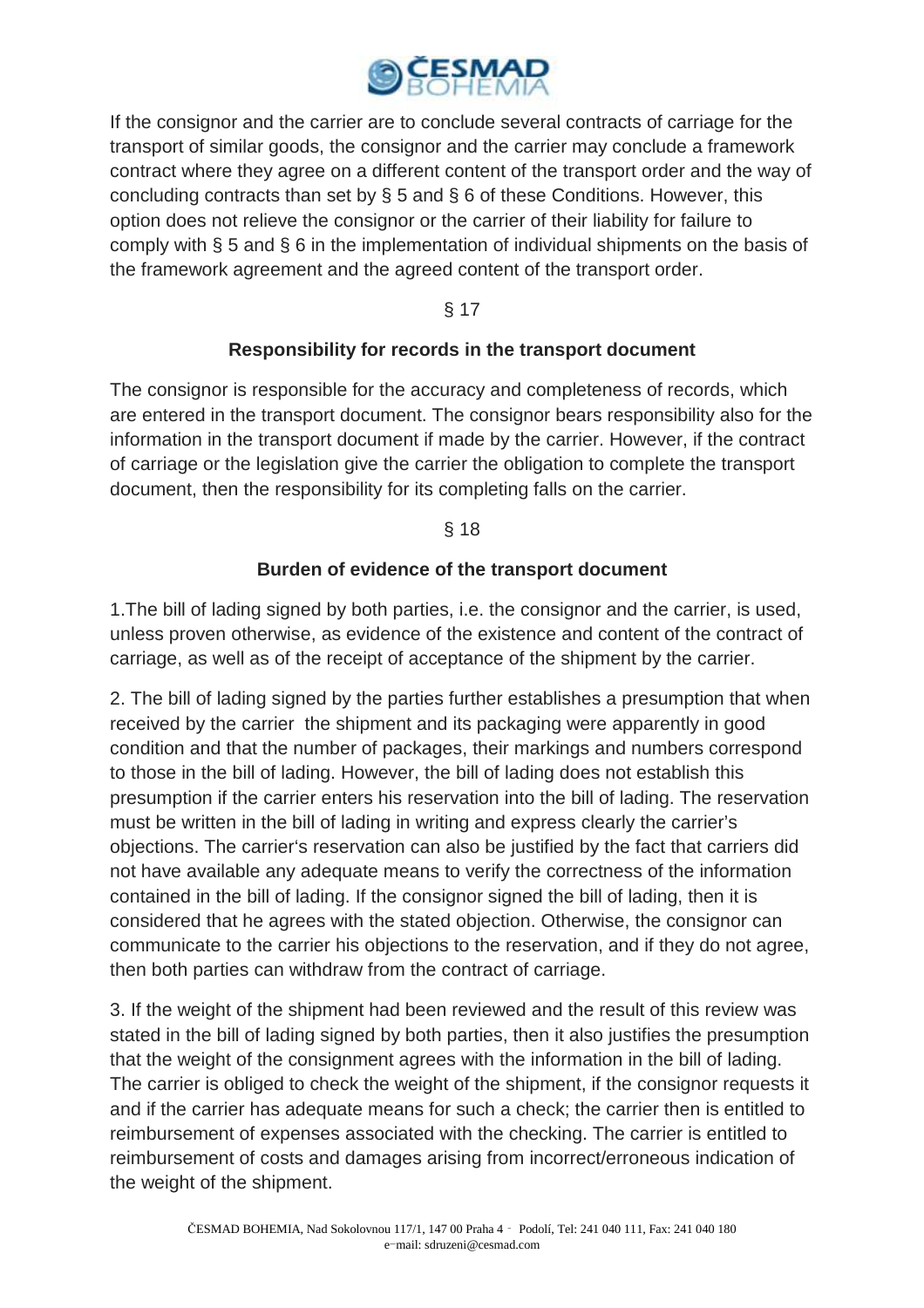

4. The burden of evidence of other documents, if they were issued for the shipment, depends on their contents and the contractual conditions. The bill of lading information on the received quantity of shipment are crucial for the carrier's accountability for the received an delivered quantity of the shipment. Other documents accompanying the shipment cannot themselves rebut the legal presumption created by the bill of lading, even if they were signed also by the carrier.

§ 19

# **Rights of the carrier in case of nonobservance of the time of loading**

1.If the consignor does not load the shipment during the set time of loading within a reasonable time after the delivery of the vehicle for loading by the carrier within the time agreed in the contract of carriage, or if the consignor does deliver the shipment for loading during the set period of loading, then the carrier may set a reasonable deadline for loading or delivery of the consignment for loading declaring that after its expiry he will resign from the contract of carriage.

2. If, after the expiry of the deadline set in paragraph 1, the shipment is not loaded or delivered for loading, then the carrier may withdraw from the contract of carriage and make claims under the provisions on withdrawal from the contract.

3. If after the expiry of the deadline specified in paragraph 1 only part of the agreed consignment is loaded or only this part is provided to the carrier, the carrier may then proceed in accordance with the provisions on claims in case of partial shipments.

4. However, the carrier does not have these rights, if the failure to load the shipment within the stipulated contractual time of loading is based on reasons that must be added to the scope of the carrier's liability.

# § 20

# **Withdrawal from the contract of carriage by the consignor**

1. The consignor may withdraw from the contract of carriage in cases specified by law.

2. If the consignor withdraws from the contract of carriage, the carrier may require:

a) compensation for damages, or

b) compensation equal to the amount of one third of the agreed carriage charge.

3. However, if the withdrawal from the contract is based on reasons that should be attributed to carrier's liability, then there is no possible application of the carrier's claims referred to in the previous paragraph.

4. If the consignor has withdrawn from the contract of carriage before the scheduled date of loading, when the carrier had a reasonable amount of time to ensure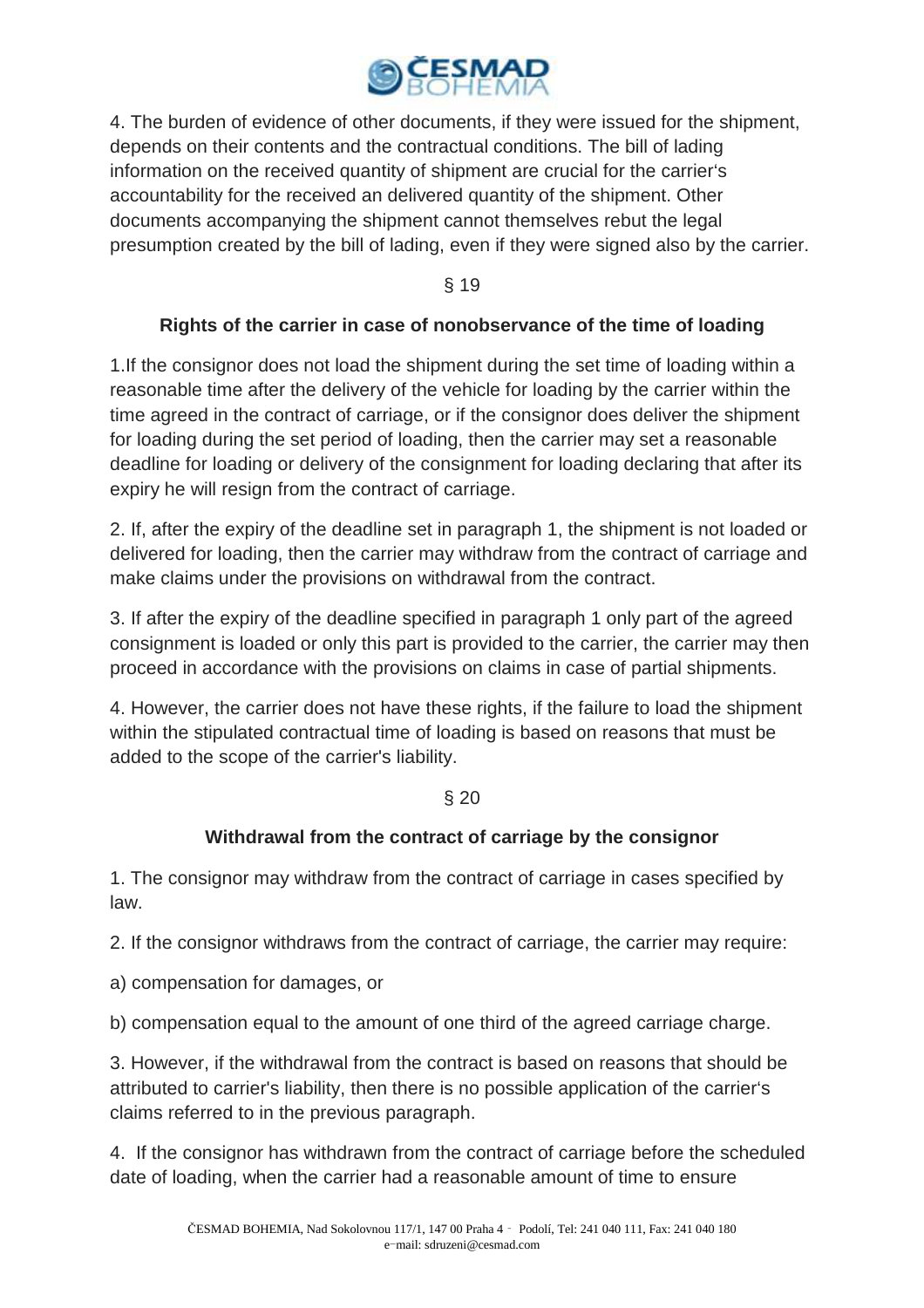

replacement transportations, then the carrier is not entitled to the compensations referred to in paragraph 2 letter b) of this provision.

§ 21

# **Additional consignor's and consignee's instructions**

1.During the transportation the consignor has the right of disposal to the shipment. The right of disposal to the shipment means the consignor's possibility to provide additional or clarifying instruction to the carrier for the transport of the consignment. The consignor may especially require from the carrier to discontinue the transportation of the shipment or to transport the shipment to another place of delivery or to another consignee. The carrier is obliged to carry out such instructions only if their performance does not create disadvantages for the carrier's business activities or for the consignors or consignees of other consignments transported by the carrier within other business operations. The carrier may require from the consignor the payment of expenses incurred by performing these instructions. The carrier may bind the implementation of these instructions with the requirement for a deposit payment, the amount of which must be proportionate to the estimated costs of the carrier for performing the additional instructions.

2. The consignor's right of disposal terminates with the delivery of the shipment to the consignee. From this moment the right of disposal belongs, as referred to in paragraph 1, to the consignee. If the consignee exercises this right, then he is obliged to pay the carrier the negotiated carriage charge for the new section of the transportation, and if the carriage charge has not been agreed, then the carrier shall receive the carriage charge in the usual amount.

3. If the consignee in the exercise of his right of disposal ordered the delivery of the consignment to a third party, then the third party is no longer entitled to designate another consignee.

4. The consignor may exercise his right of disposal to the consignment only if he can present a copy of his bill of lading to the carrier, unless the contract of carriage excludes the right of disposal of the consignor.

5. If the carrier intends, for the reasons set out in paragraph 1 of this provision, not to perform the new instructions assigned to him, then he is required to immediately inform the one who had assigned such instructions to him and explain the reason for not performing the new instructions.

6. If the performance of the right of disposal is made dependent on the presentation of the bill of lading and the carrier executes this instruction without requesting a copy of the consignor's bill of lading, then he is accountable to the authorized party for such incurred damages. The provisions of these terms on restrictions of the carrier's compensation duty cannot be applied if the carrier has acted with gross negligence. The authorized party, however, is not entitled to compensation for incurred damages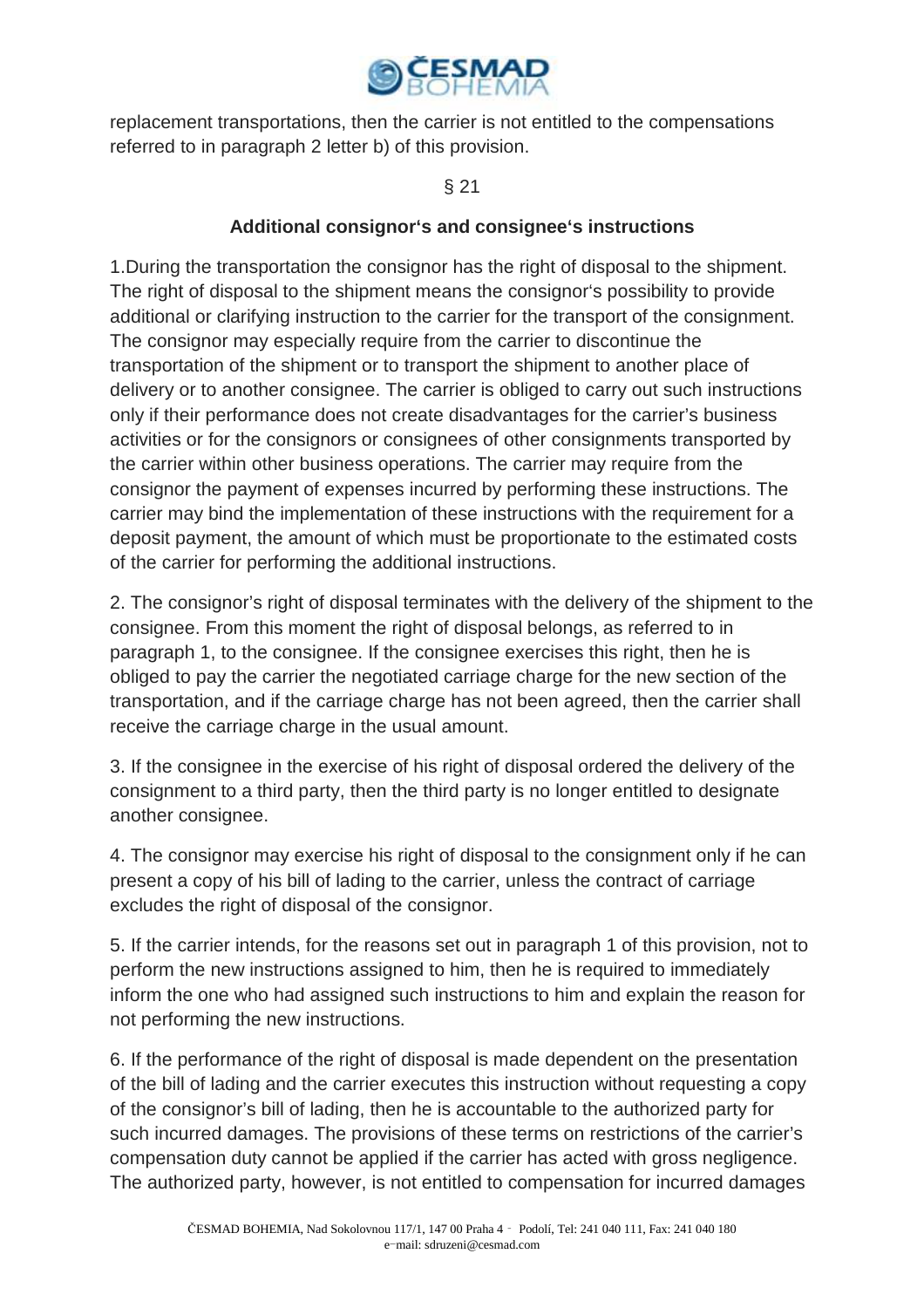

from the carrier if the carrier has changed the instructions in good faith on the basis of written instructions from an authorized person. However, if the authorized person is different from his contractual partner, then he has an obligation to immediately inform him of the change of instructions made by the authorized person.

# § 22

# **Carriage charge**

1.In the contract of carriage the carrier and the consignor agree on the amount of carriage charge with regard to the conditions of the contract of carriage resulting from the consignor's transport order, especially the consignor's data regarding the shipment and the type of security measures during transport. If the carrier failed to perform the transport in the extent agreed in the contract of carriage due to reasons for which he is not responsible, the carrier shall be entitled to the payment of the agreed carriage charge in full. This does not affect the carrier's right to reimbursement of costs related to the change of the consignor's instructions to the shipment.

2. Unless otherwise agreed in the contract of carriage, the consignor must pay the carrier the carriage charge within 30 days of sending the invoice for the shipment by the carrier to the consignor.

3. If the transport was stopped prematurely due to transportation obstacles or obstacles that have their origins in the delivery of the shipment, the carrier is entitled to partial carriage charge for the partial delivery of the shipment made by him. However, if the obstacle must be added to the responsibility of the consignor, the carrier is entitled to the full agreed carriage charge.

4. If, after the start of the transportation - but before the arrival of the consignment at the place of delivery – there is a delay and if this delay is based on the grounds that are the responsibility of the consignor, then the carrier is entitled not only to the carriage charge, but also to an adequate surcharge to the carriage charge corresponding to the demurrage determined in accordance with § 13 of these Conditions.

5. If the bill of lading or another document show that the quantity, weight, volume or otherwise specified amount of the consignment is greater than that provided in the contract of carriage, and the amount of carriage charge had been determined by the carrier on the basis of data, the inaccuracy of which was discovered, then the agreed carriage charge increases by the same ratio, as is the ratio between the actual amount of the shipment and the amount of shipment stated in the contract of carriage. However, this provision does not oblige the carrier to accept for transportation a different amount of shipment than stated in the contract of carriage.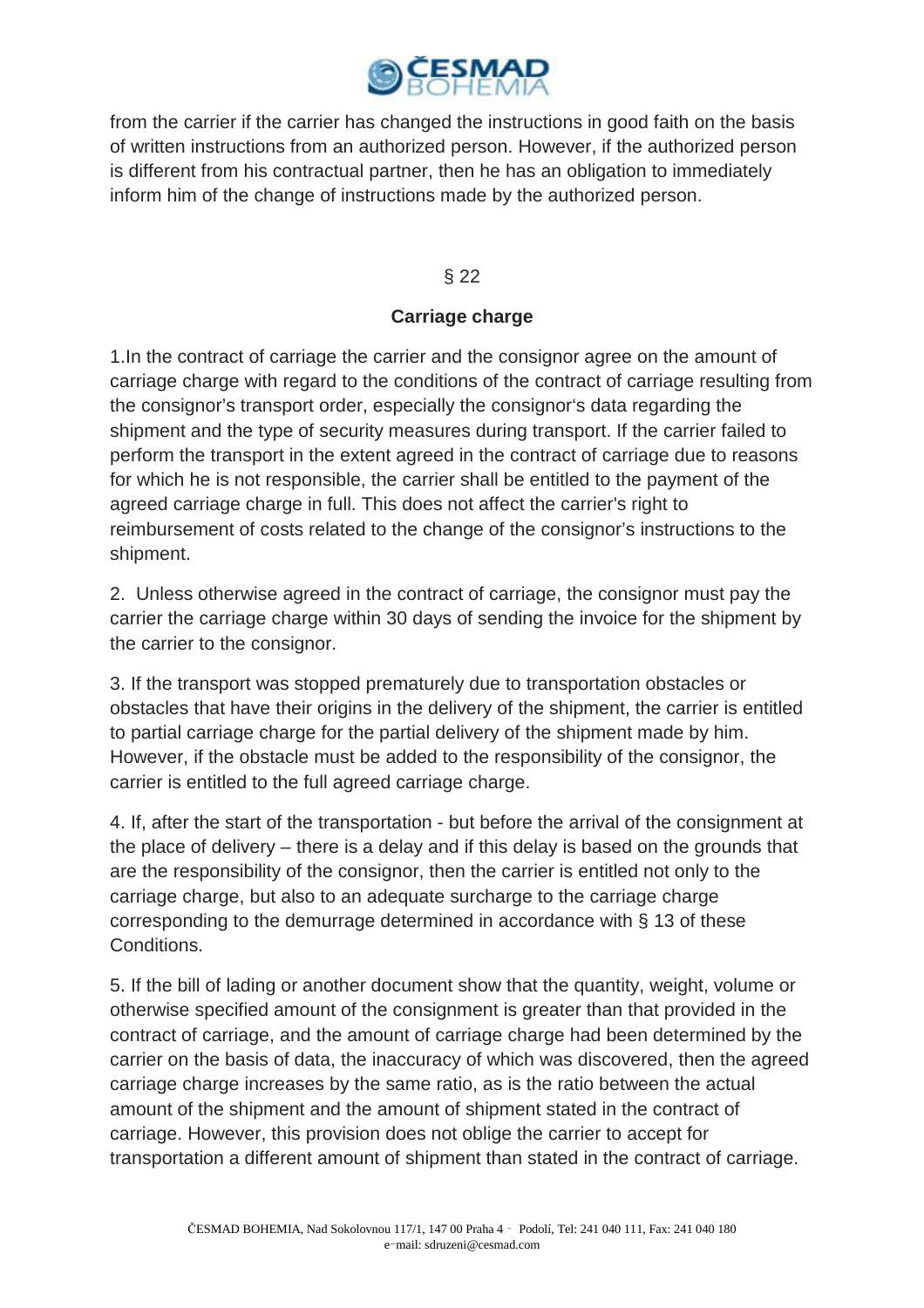

6. The consignor and the carrier may agree on a due date in relation to the delivery of other documents to the invoice for the shipment. If the delivery of these documents becomes difficult for the carrier, the carrier's claim becomes due after the expiration of 30 days after the carrier's written notification to the consignor that he cannot provide the required documents. This provision shall not affect the carrier's obligation to compensate the consignor for damages incurred as a result of the carrier's breach of obligation to deliver the required documents. If the carrier was not informed about the amount of damages that may arise from the violation of this provision when negotiating the contract of carriage at the latest, the carrier is obliged to pay damages up to the maximum amount of the carriage charge.

# § 23

# **The rights of the consignee**

1. After the arrival of the shipment to the place of delivery, the consignee is entitled to require from the carrier that the consignment is released to him against the fulfillment of the obligations arising from the contract of carriage. If the shipment is damaged or was delivered late or has been damaged, destroyed or lost, the consignee may assert claims against the carrier on its own behalf. The consignor continues to be entitled to such claims, if the consignee did not assert such rights against the carrier. The carrier, however, retains the right to apply to the consignee any objections that he might apply to the consignor.

2. The consignee who is exercising his right under paragraph 1 shall be obliged to pay the due carriage charge from the given transportation up to the amount specified in the bill of lading. If the bill of lading was not issued or was not presented to the consignee, or the bill of lading does not contain the amount of carriage charge, then the consignee is required to pay the carriage charge agreed between the carrier and the consignor.

3. The consignor remains obliged to make payments stated in the contract of carriage.

# **§ 24**

# **Cash on delivery**

1.If the parties agreed in writing that the consignment is to be delivered to the consignee only as cash on delivery<sup>3</sup> (COD), then it is considered that the amount set by the COD is to be paid to the carrier in cash or other similar or contracted form. The consignor shall bear the carrier's costs associated with protecting the amount accepted in cash and must agree with the carrier on measures to minimize the loss of the COD.

l

 $3$  Cash on delivery means the commitment of the consignee to pay in cash for the goods contained in the shipment and purchased by him - usually including the carriage charge- when delivered by the carrier to the consignee.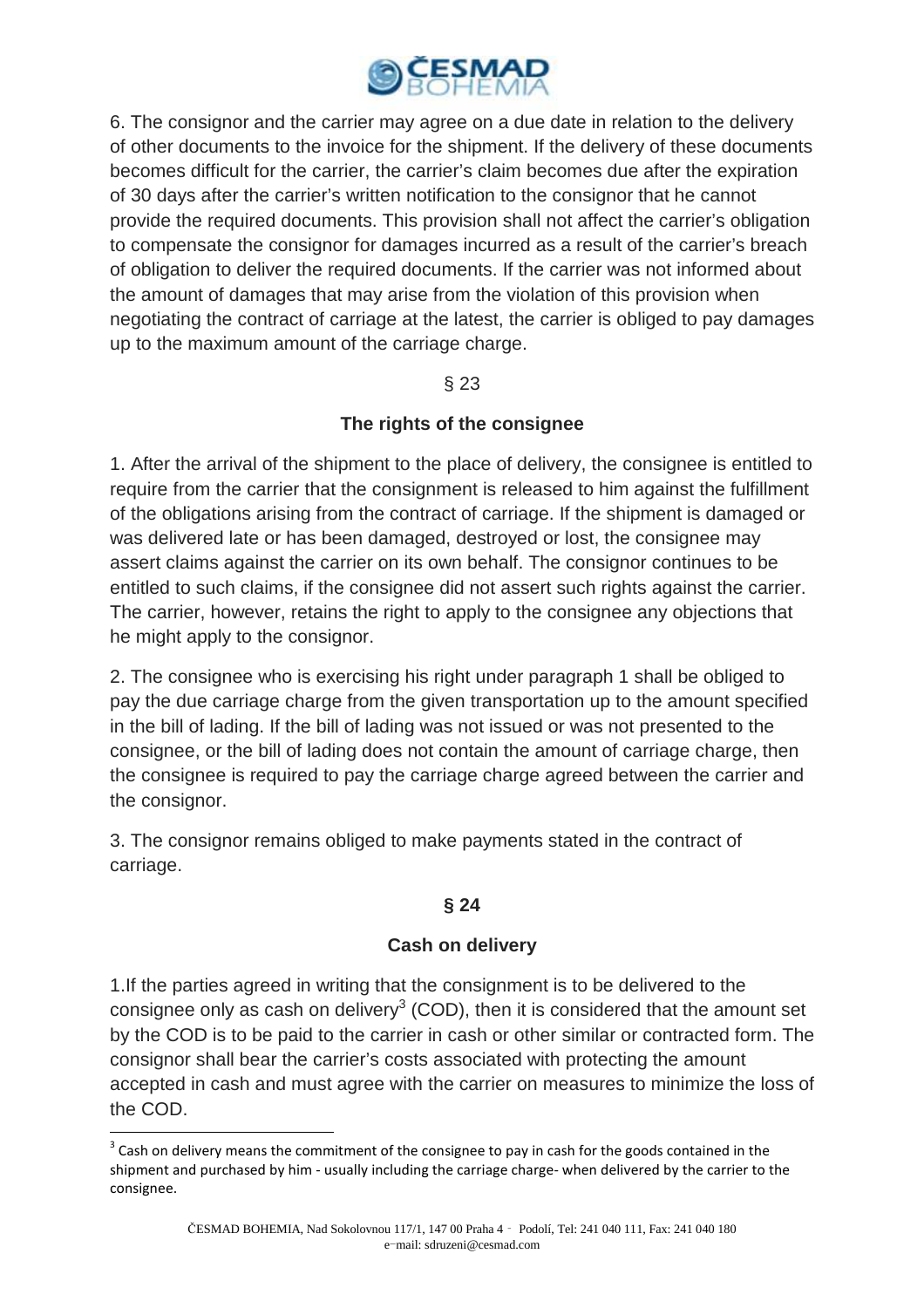

2. If the shipment was delivered to the consignee without collecting the COD by the carrier, then the carrier is responsible to the consignor for such incurred damages, but only up to the amount of the COD and even if the carrier's error has not been proven.

3. The carrier shall not perform COD if the financial amount of the required COD exceeds the amount allowed by legislation for cash payments  $4$ . The consignor is responsible for damages that the carrier incurred in performing the COD due to the violation of cash payments regulations.

# § 25

# **Delivery time**

The carrier is obliged to deliver the consignment within the agreed delivery time. If the delivery time is not agreed, then within the period, which may be reasonably required from a dutiful carrier taking into account the circumstances of a particular transportation.

# § 26

# **Presumption of loss of shipment**

1.If the consignment has not been delivered to the consignee after the expiration of 30 days from the agreed delivery time, the authorized party may without further evidence consider the shipment lost. In case the delivery time was not agreed by the parties neither in the contract of carriage nor in the order, the consignment may be considered lost after 30 days from the date of the shipment receipt by the carrier for its transport. The above periods do not include the time during which there were obstacles to the delivery, and the carrier informed the consignor of this fact.

2. If the compensation for damage or loss of the shipment has already been paid, the damaged party may require upon the receipt of the compensation to be immediately informed by the carrier if the consignment was found again.

3. Within one month after receiving notice of the found consignment it is possible to request the found shipment to be re-delivered against the settlement of compensation, or after a deduction from the compensation of paid expenses. The obligation to pay the carriage charge, as well as claims for damages, remains unaffected.

4. If after the payment of the compensation the shipment was found again and if no notice of it being found was required or if no claim for its delivery was applied, the carrier may exercise his own right of disposal to the shipment.

 $<sup>4</sup>$  For example, Act No. 253/2008 Coll.</sup>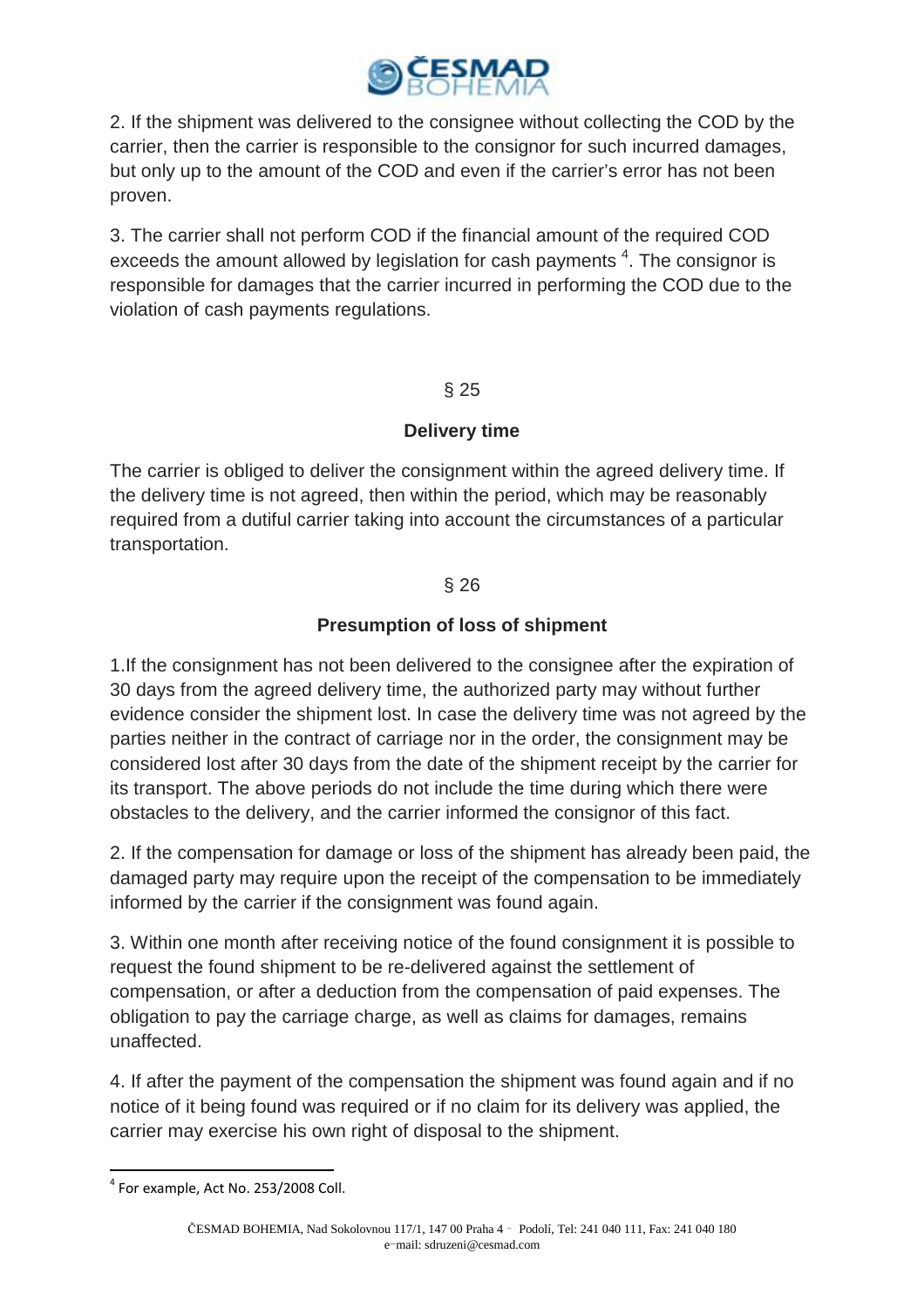

§ 27

#### **Obstacles to the delivery of the consignment**

1.If before the delivery of the consignment to the designated place of delivery (place of destination) the performance of the transport contract under the terms set in the bill of lading becomes impossible or will be impossible for any reasons, then the carrier must acquire additional instructions from the person authorized to grant instructions.

2. However, if under the conditions deviating from those included in the bill of lading, the circumstances allow the implementation of the transportation and the carrier could not within a reasonable time obtain the instructions from the person authorized to dispose of the shipment, the carrier shall take such measures as may be deemed best in the interest of the person authorized to dispose of the consignment.

3. If after the shipment was transported by the carrier to the place of delivery, there are obstacles in the delivery of the shipment, the carrier shall request additional instructions from the authorized person. If the consignee refuses to receive the shipment, the consignor has the right to dispose of the shipment. The consignee may, even if he refused to receive the shipment, request that it be released until the carrier receives any instructions to the contrary from the consignor.

4. If there is an obstacle in the delivery of the consignment after the consignee on the basis of his authorization gave the instruction to deliver the consignment to a third party, then under the provisions of the preceding paragraph No. 3 of this section the consignee supersedes the consignor and the third party supersedes the consignee.

5. The carrier is entitled to compensation of his expenses incurred by requesting or performing the additional instructions regarding the delivery of the consignment, unless such expenses were incurred through his own fault.

6. The carrier may sell the consignment without awaiting instructions from the authorized person, if the shipment is perishable or the condition of the shipment makes such measure justifiable or if the costs of storage of the shipment are disproportionate to the price of the consignment. The carrier is entitled to proceed to sell the consignment even if within an adequate time - with regard to the contracted time of transportation- he does not receive from the authorized person additional instructions regarding the delivery of the consignment or if the execution of such additional instructions may be inadequate for the carrier with regard to the particular circumstances of the transportation. The carrier must inform the authorized person about the intention to sell the consignment. If the nature of the consignment threatened serious damage to the consignment or its destruction, or if the carrier cannot be rightfully required to continue to pay the costs of its storage, then the carrier may proceed to sell the consignment in the form of a compulsory auction.

7. If the consignment was sold within the meaning of the above provision, the proceeds from the sale of the consignment will be, after deducting the amounts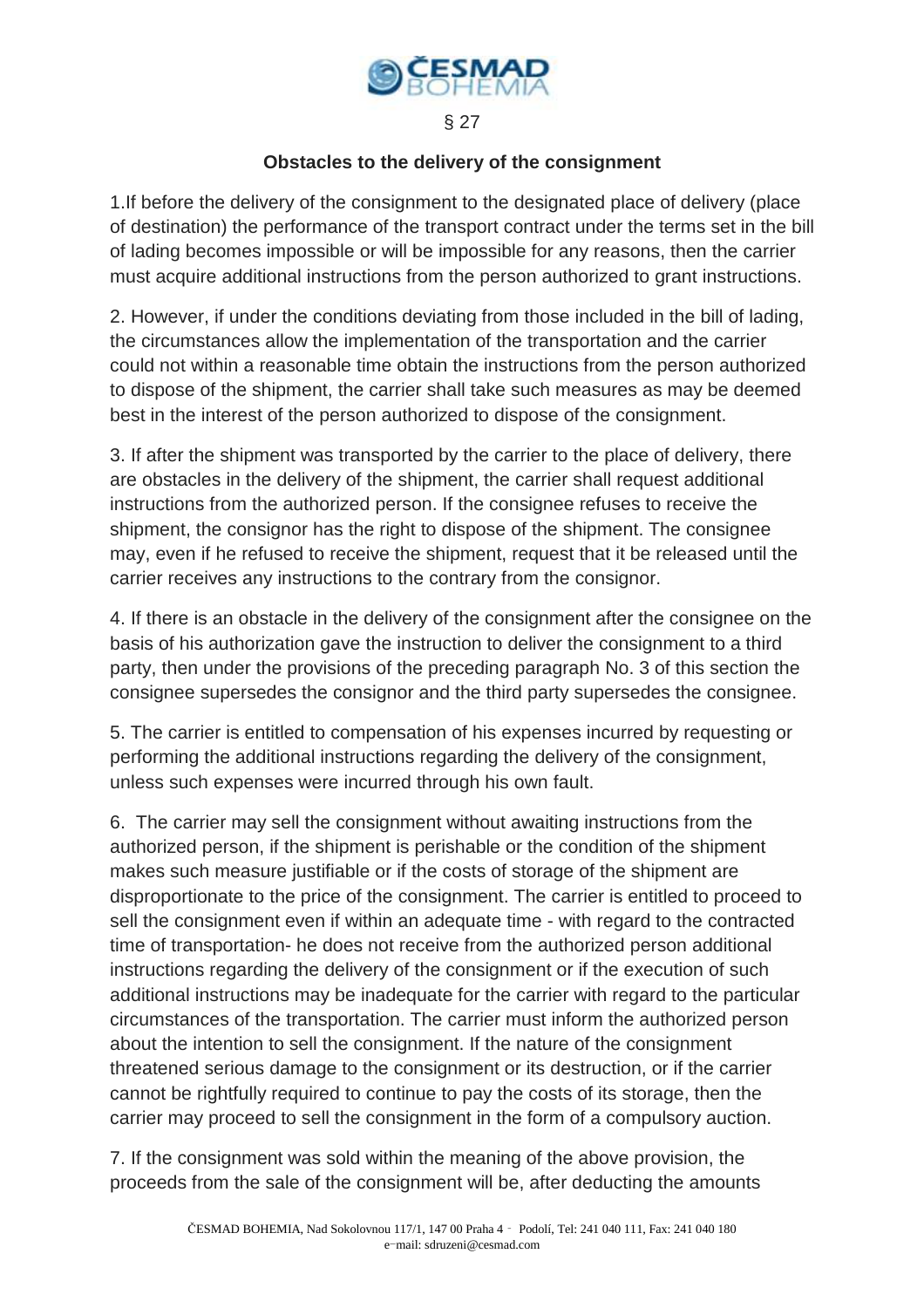

chargeable against the consignment, made available to the authorized person. When these charges exceed the proceeds from the sale of the consignment, the carrier is entitled to the payment of such difference from the authorized person.

8. The procedure of the consignment sale shall be governed by the provisions of the NCC.

§ 28

# **Exceeding the delivery time**

The delay in delivery occurs when the agreed delivery time is exceeded, i.e. if the consignment has not been delivered to the consignee within the agreed time period or the delivery time, which can be expected of a dutiful carrier with regard to the number of places of loading and unloading. The carrier is liable for damage sustained due to exceeding the delivery time up to the amount of the agreed carriage charge, if a special interest in delivery has not been agreed with the carrier in accordance with § 42 of these Conditions.

§ 29

# **Non-contractual claims**

In case of assertion of claims outside the contract of carriage due to liability for damage, loss or destruction of the consignment or by reason of delay in delivery against the carrier or against some of the carrier's employees, the carrier or the carrier's employee may refer to the reasons that apply for exemption from liability, limitation of liability and compensation duty of the carrier based on the contract of carriage. This does not apply if he did so intentionally or through gross negligence or knowing that the damage can occur with the greatest probability.

# § 30

# **Notification of damage**

If during the implementation of the transport damage to the shipment is detected, the carrier must notify the consignor and request from him further written instructions for the continuation of the transportation. The consignor communicates the instructions to the carrier in a way corresponding to the exercise of the right of disposal to the shipment.

# § 31

# **The condition of the consignment during unloading**

1. The consignee has an obligation upon the receipt of the shipment from the carrier to inspect together with the carrier the condition of the consignment and to communicate to the carrier his reservations as to the quantity of the consignment, its apparent damage or the packaging of the consignment, or other reservations that he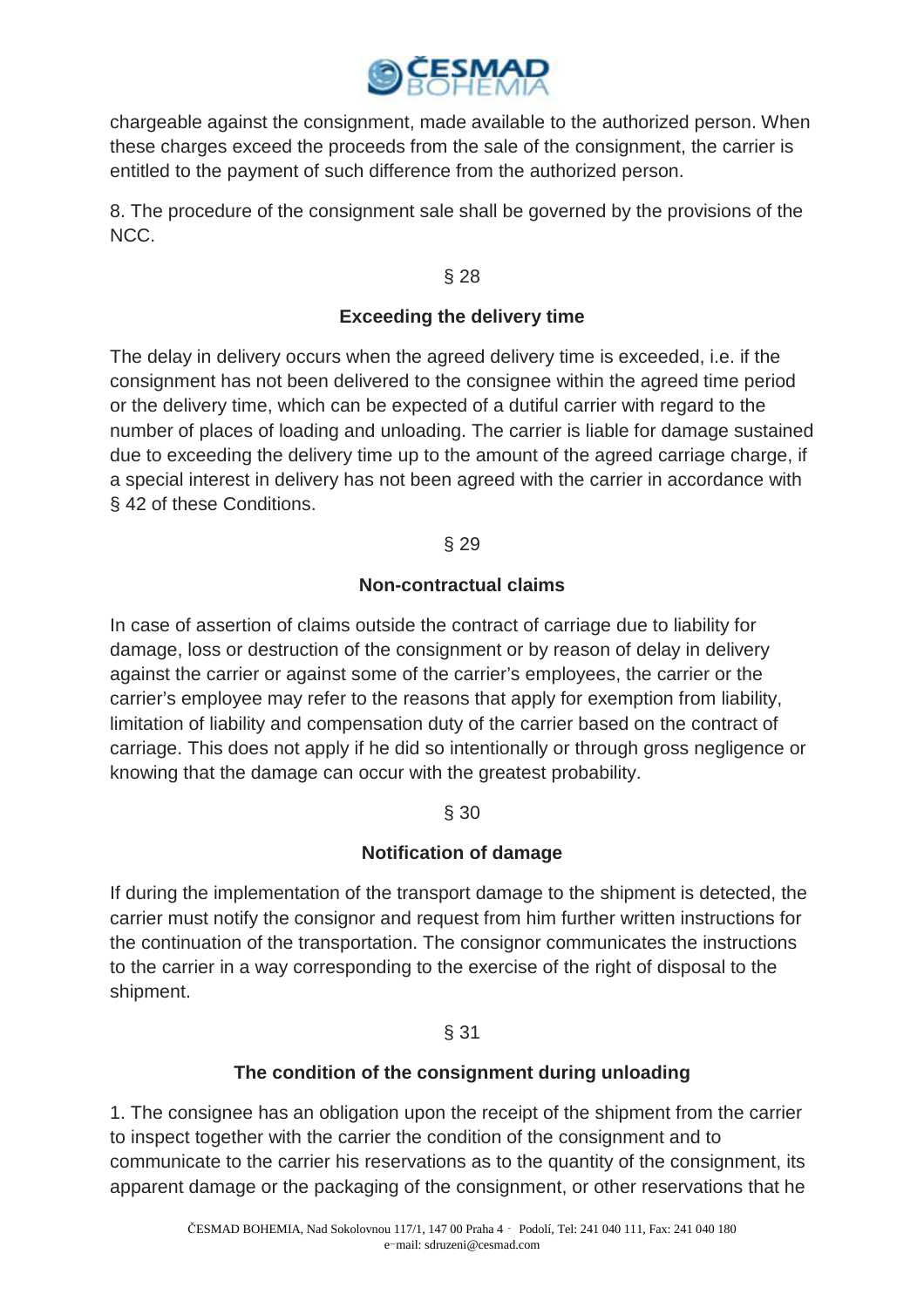

considers relevant to the condition of the consignment. The consignment is considered received by the consignee from the carrier when the consignment leaves the transportation area of the vehicle. The consignee must communicate his reservations about the consignment to the carrier immediately and either enter them into the bill of lading, or write a report on the condition of the shipment, which, however, is only binding to the carrier if it is signed by the carrier or the driver. Consignee's reservations that are of general nature, vague or confusing, moving the time of the inspection, or reservations about an obvious defect communicated by the consignee only after the receipt of the consignment, are ineffective against the carrier.

2. If the condition of the goods was duly checked by the consignee and the carrier, evidence against the result of such findings is admissible only in case of loss or damage that is not apparent. However, this applies only if that the consignee sent the written reservations to the carrier within seven days of such finding, excluding Sundays and official holidays.

3. The date of delivery of the consignment or, depending on circumstances, the date of ascertaining the condition of the consignment or the date when the goods were handed over to the consignee are not included in the time periods stated in this section.

4. The consignee and the carrier are bound to each other to ease the implementation of the necessary findings and inspections of the condition of the shipment.

# § 32

# **Costs related to ascertaining damage**

In case the shipment is damaged, the carrier bears the costs for damages to the shipment and also the costs related to minimizing the incurred damage, if the carrier is liable for damage to the consignment.

# § 33

# **Complaint**

1.The authorized person must claim the damage to the shipment from the carrier no later than six months from the delivery of the consignment to the consignee, and if the consignment has not been delivered to the consignee, then within six months from the date it was expected to be delivered by the carrier.

2. In the complaint the authorized person is obliged to make a claim for damages. If the authorized person knows the amount of the claimed damage, then he must notify the carrier and present documents proving the amount of the claimed damage.

3. The carrier is obliged to inform the authorized person of his opinion on the complaint no later than within three months of receiving the complaint, or within the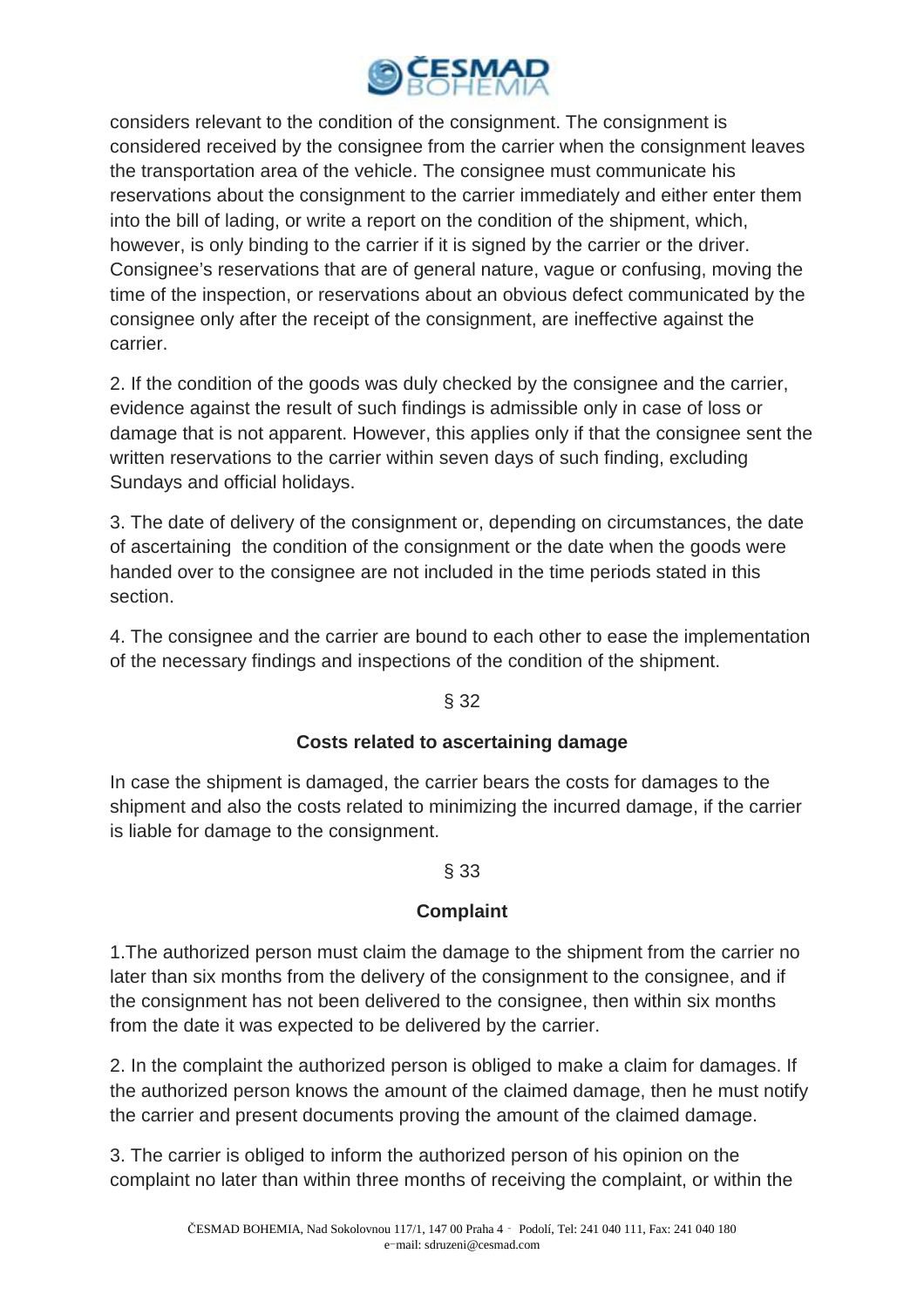

same time give the authorized person the reasons why it is not possible to inform the authorized person of the opinion on the complaint.

4. The complaint against the carrier and the carrier's opinion must be made in writing.

# § 34

# **The burden of proof**

1. If the carrier refers to liberation reasons leading to the waiver of his responsibility, then the carrier bears the burden of proof and must demonstrate the liberation reasons, to which he refers.

2. The following circumstances are considered special hazard during transportation:

a) the use of open vehicles without tarps, if the use of these vehicles was agreed,

b) handling, loading, storage or unloading of the consignment have been carried out by the consignor, the consignee or persons acting on behalf of the consignor or the consignee,

c) the nature of the transported consignment is characterized by the fact that it may be subject to total or partial loss or damage - especially through breakage, rust, decay, desiccation, leakage, natural wastage or damage by insects or rodents,

d) insufficient or inadequate markings or numbers on the individual pieces of the shipment were used,

e) transport of live animals was performed.

3. If the carrier proves that under the circumstances of the given case the damage, destruction or loss could be incurred due to one or several special hazards mentioned in the preceding provision, it is assumed that they were incurred due to these hazards. The authorized person may, however, prove that the damage was not caused wholly or in part by any of these hazards. The legal presumption set out in this paragraph does not apply in case of the provision that addresses the use of open vehicles without tarps, if it is an unusually large loss or a loss of a single piece of the consignment transported by the carrier.

4. If the carrier under the contract of carriage is bound to specifically protect the consignment against weather, temperature and moisture impacts, shocks and similar impacts, then in such cases, the carrier cannot refer to the reasons given in paragraph 2 for transferring the burden of proof, if he did not follow all the set measures and the special instructions granted to him, especially regarding the selection, delivery and use of appropriate road vehicles or their equipment.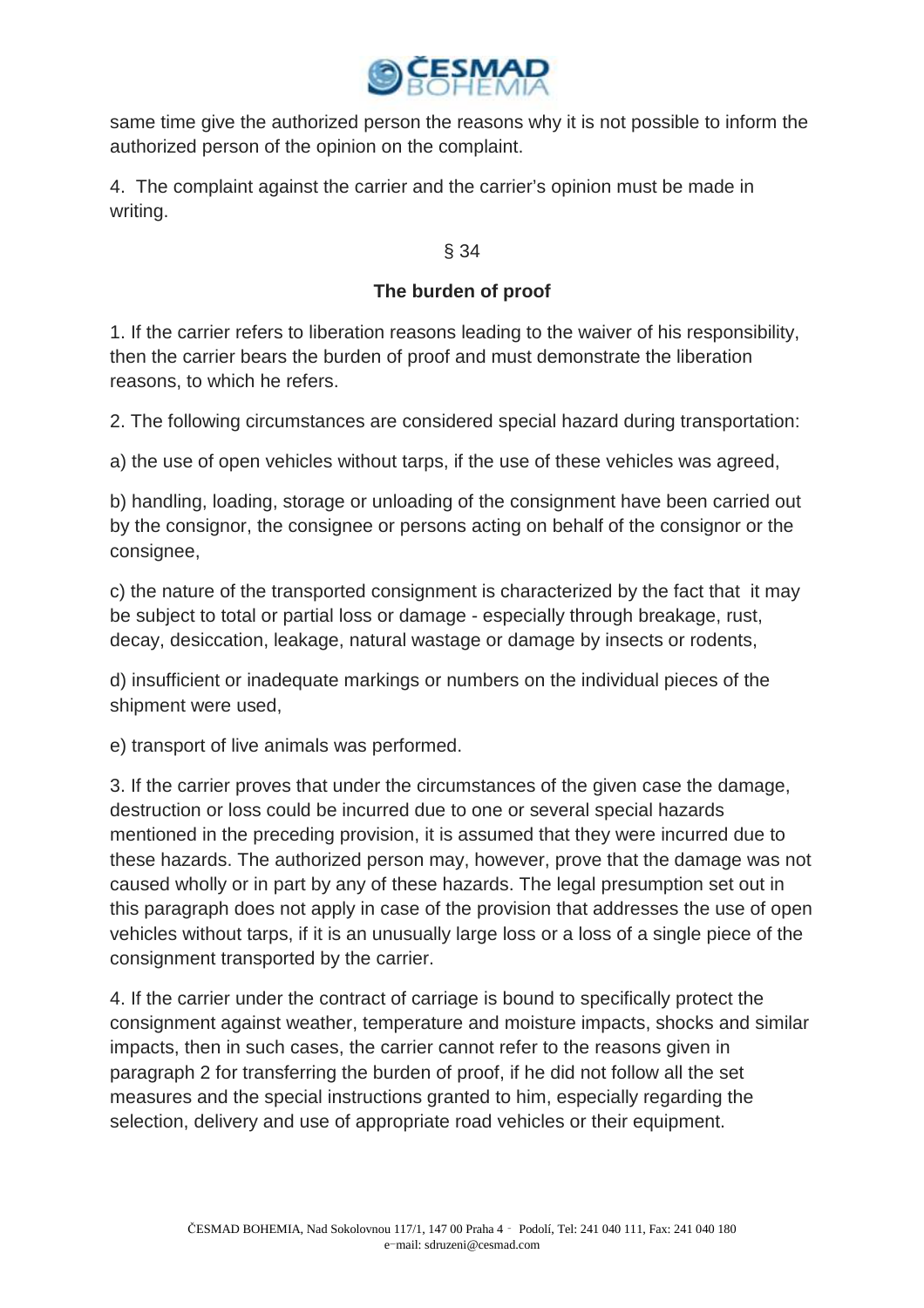

5. The carrier may refer to the reasons for transferring the burden of proof only if he followed all reasonable measures and special instructions, if they had been given to him by the consignor in time.

6. If the transport is conducted by a road vehicle with such facilities or equipment that the shipment is protected against weather, temperature and humidity impacts, shocks and similar impacts, the carrier may refer to the provisions on transferring the burden of proof due to the natural nature of a certain consignment, which is subject to damage, destruction or loss only if he demonstrates that he took all the measures available to him under the circumstances regarding the selection, use and maintenance of such equipped road vehicles, and that he complied with the special instructions that he were awarded to him in a timely manner.

7. The carrier may refer to the provision on transferring the burden of proof in case of damage, destruction or loss of the consignment due to special hazard during the transportation of live animals only if he complies with all the obligations with regard to the provisions of other legislation<sup>5</sup>, and if he proves that he took all measures that he was obliged to take under the circumstances of the particular shipment, and that he observed the special regulation for the transport of live animals or the originator's instructions if they have been entered into the transport document.

# § 35

If the damage to the shipment or delay in delivery occur due to the carrier's willful misconduct or such conduct that is deemed to be equivalent to willful misconduct, i.e. such conduct when the carrier's conduct compared to the usual performance of the carrier during similar transportations was so negligent that the carrier had to be aware that damage will occur, but unreasonably relied on the fact that the damage or delay do not occur, or was informed that it might occur, then the carrier may not refer to the provisions of these conditions, which limit his compensation duty or transfers the burden of proof.

# § 36

# **The responsibility of the consignor in special cases**

1. The consignor is obliged to compensate the carrier for damage, if it was caused by:

a) insufficient packaging or marking of the consignment,

b) incorrectness or incompleteness of the date stated in the bill of lading,

c) failure of communication regarding the hazardous nature of the consignment,

<sup>&</sup>lt;sup>5</sup> Other legislation means, for example, EC Regulation No. 1/2005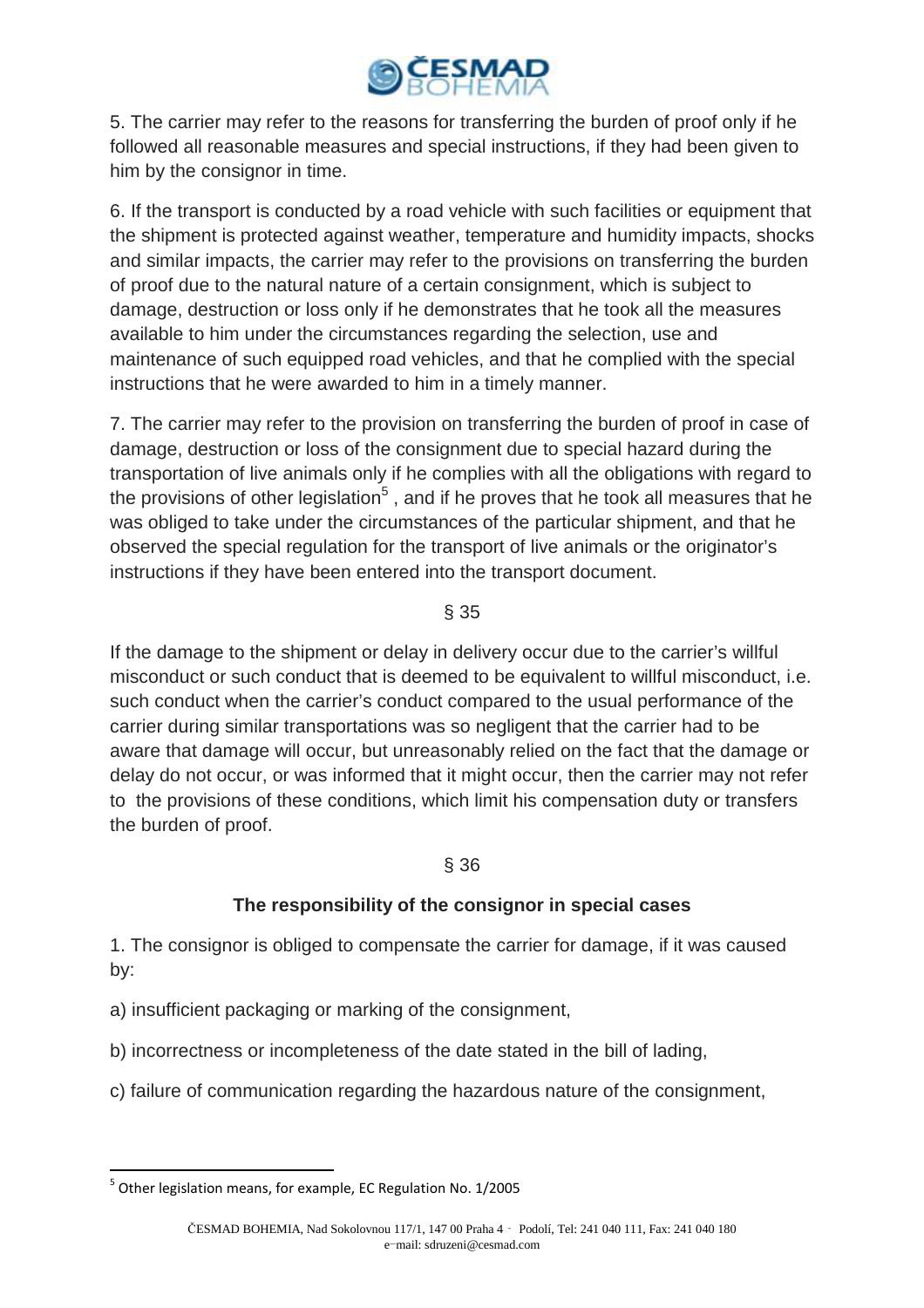

d) errors, incompleteness or inaccuracy of the accompanying documents or shipping instructions.

2. However, if the damage has also been affected by the conduct of the carrier, then the consignor's commitment to providing compensation for damages depends on the extent to which the conduct of the carrier contributed to the damage.

# § 37

# **Entitlement to partial transportation**

1. If only part of the agreed shipment was loaded for transportation, the consignor may at any time require that the carrier begins the transportation of the incomplete shipment.

2. In this case the carrier is entitled to the full carriage charge and also the corresponding demurrage, as well as the reimbursement of expenses that he possibly incurred as a result of the incomplete shipment; there is a deduction from this full carriage charge, which is the part of the carriage charge for the consignment that the carrier shipped using the same means of transport as substitute for the shipment that was not loaded.

3. If the incompleteness of the shipment consists in reasons that belong to the scope of the carrier's liability, then the carrier is entitled to the carriage charge only up to the extent to which he actually delivered the shipment within the meaning of paragraph 2 of this section.

# § 38

# **The liability of the carrier in case of damage to the consignment**

1. The carrier is liable for damage, destruction and loss of the consignment since its receipt until its delivery to the place of destination under applicable laws.

2. If the consignor's or consignee's conduct or any other property, character or deficiency of the shipment are co-responsible for the damage to the shipment, then the liability for damages, including the determination of its extent depends on the extent to which these factors contributed to the resulting damage.

# § 39

# **Carrier's compensation obligation**

1.If the carrier is obliged to pay damages for the total or partial loss, destruction or damage of the consignment, the compensation is calculated from the value of the consignment at the place and time of its receipt for transportation.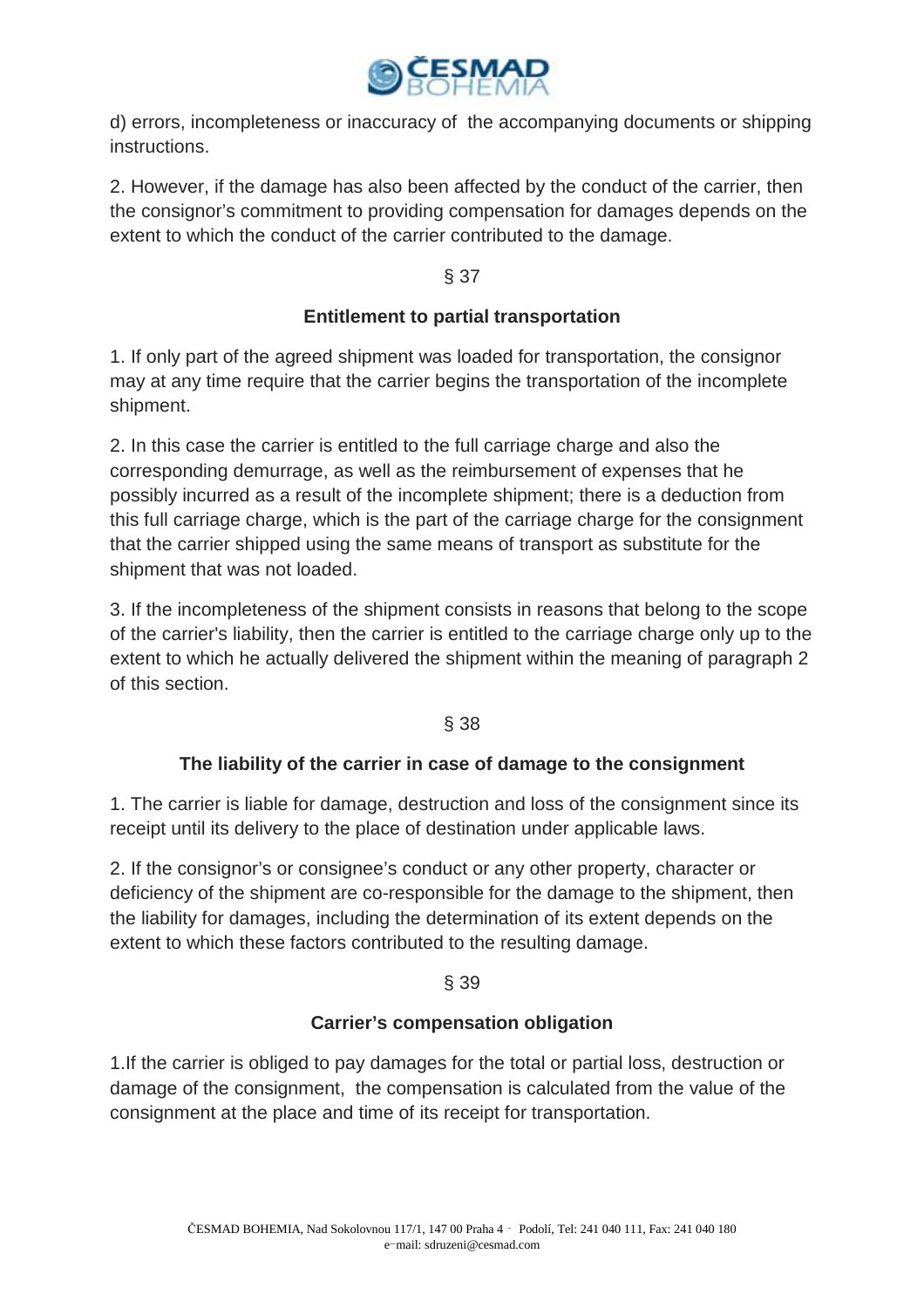

2. The damages paid by the carrier, however, in case of complete or partial loss, destruction or damage of the consignment may not exceed 8.33 units of account per kilogram of gross weight of the lost, damaged or missing shipment.

3. In addition, the transportation costs, customs duties and other costs incurred in connection with the carriage of the consignment are paid in case of complete loss in full and in case of partial loss on a pro rata basis; other damages are not covered.

4. Higher compensation may be claimed only if, according to § 40 and 42, the value of the consignment was declared or there was a special interest in the delivery.

5. The unit of account mentioned in these Conditions is the Special Drawing Right (SDR) as defined by the International Monetary Fund.

6. If the damage, destruction or loss occurred only in case of individual packages of the consignment, then the expected value of the shipment may not exceed the amount of 8.33 SDR per each kilogram of gross weight

a) of the total consignment, if that damage devalued the whole consignment,

b) of the damaged packages of the consignment, if only part of the consignment was devalued.

7. An individual piece of the consignment is such part of the consignment, which is specified in the bill of lading as a separate piece of consignment depending on the transport packaging. If the bill of lading contains also the number of pallets, then an individual piece of consignment is considered to be the goods on a pallet. If the bill of lading contains only the number of cartons, then an individual piece of consignment is considered to be one carton. If the bill of lading indicated also the number of contents of individual packed cartons, then an individual piece of consignment is always considered to be a carton. When other transportation packaging is used, then the principle is that an individual piece of packaging is considered to be a piece of transport packaging, which is listed in the bill of lading and which also allows the carrier to check the shipment by this type of packaging.

§ 40

The consignor may, if he pays the carrier the agreed surcharge to the carriage charge, state in the bill of lading the price of the consignment exceeding the limit specified in § 39 and in such case the stated price replaces this limit.

§ 41

If the carrier undertook in the contract of carriage to return the pallets to the place of loading, then this instruction must be included in the transport document and the carrier is not obliged to check whether the quality of the returned pallets fully corresponds with the delivered pallets. However, the carrier shall be liable if the returned pallets are apparently damaged.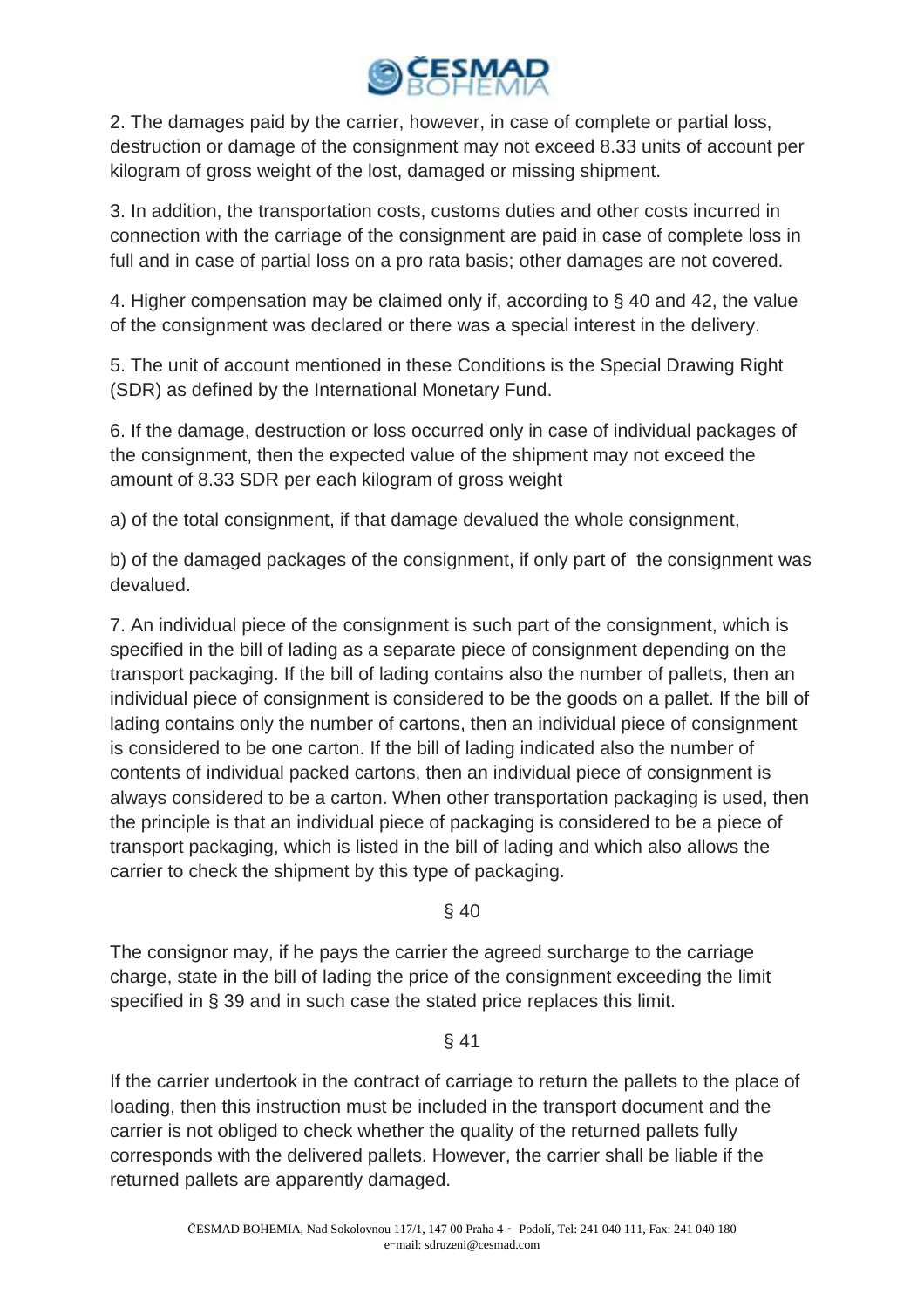

#### § 42

#### **Special interest in delivery**

1 The consignor may, if he pays an agreed surcharge to the carriage charge, indicate in the bill of lading the amount of special interest in delivery of the consignment in case of its loss or damage or delay in delivery.

2. If special interest in delivery has been given, the compensation of other proven damages may be requested up to the specified amount of special interest in delivery, aside from the compensations for damages provided for in § 39, § 40 and § 42.

# § 43

# **Reimbursement of special expenses**

If the carrier is liable for damage, destruction or loss of the consignment, then in addition to compensation for damages to the shipment he is liable to the authorized person also for duties, taxes and charges, as well as for other expenses incurred in connection with the performance of the subject of the contract of carriage. Other damages caused by the destruction, damage or loss of the shipment or exceeding the time of delivery are not paid by the carrier to the authorized person.

#### § 44

# **Statute of limitations**

Claims for damages from transportation are barred for one year. In case of intent or such fault that, according to the law of the court which deals with the case, is deemed equivalent to willful misconduct, the limitation period is three years. The beginning, duration and interruption or termination of the period of limitation are governed by general legislation.

# § 45

If the contract of carriage does not state otherwise, the consignor and the carrier agreed on the scope of authority of Czech legal code.

# § 46

If the parties did not agree in the contract of carriage in writing on an arbitration clause, then the consignor and the carrier arrange for potential lawsuits the possibility to bring the lawsuit in the court with jurisdiction according to the seat of the carrier.

# § 47